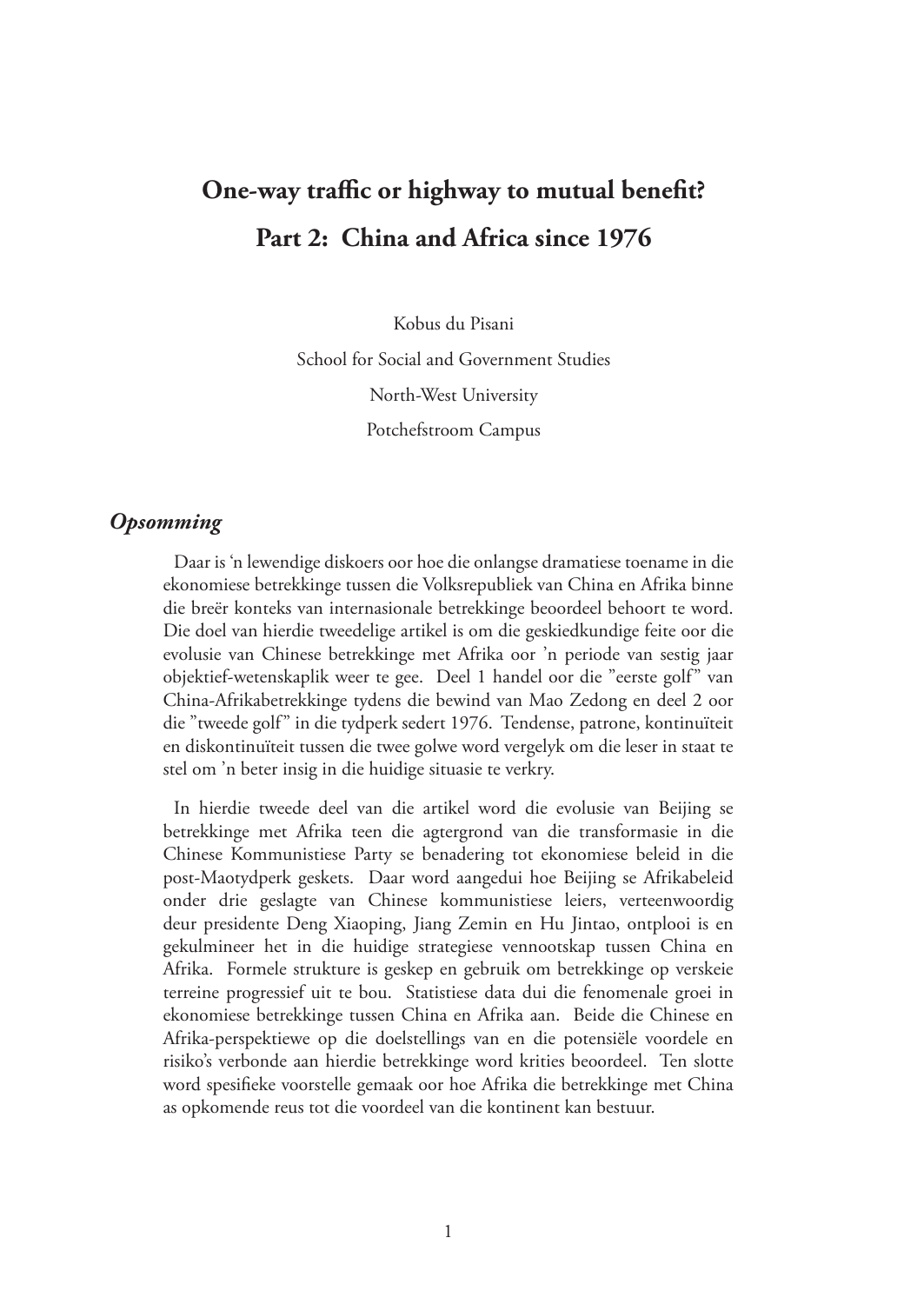### **Introduction**

Intense diplomatic interaction and a dramatic increase in two-way trade have characterised China-Africa relations during the months since the People's Republic of China (PRC) launched its new Africa policy in January 2006. The take-off in economic relations between China and Africa in recent years is shown in figure 1.





There must be logical explanations for such an amazing intensification of foreign relations. This two-part article provides a historical perspective on the development of China-Africa relations since 1949 in an effort to determine the causes and significance of the strengthening of diplomatic and economic relations. The first part of the article deals with Chinese relations with Africa during the reign of Mao Zedong (the so-called "first wave") and the second part investigates these relations after the Mao era (the "second wave"). Trends, patterns, continuities and discontinuities between the two "waves" are analysed to put the current relations between China and Africa in their proper context.

### **Post-Mao Chinese relations with Africa, 1976-1990**

In the first part of the article it is shown that evidence of contacts between China and the African continent goes back hundreds of years, but that direct relations started only after Mao Zedong had assumed power in 1949.

These graphs are based on statistics given in the sources cited in footnote 30.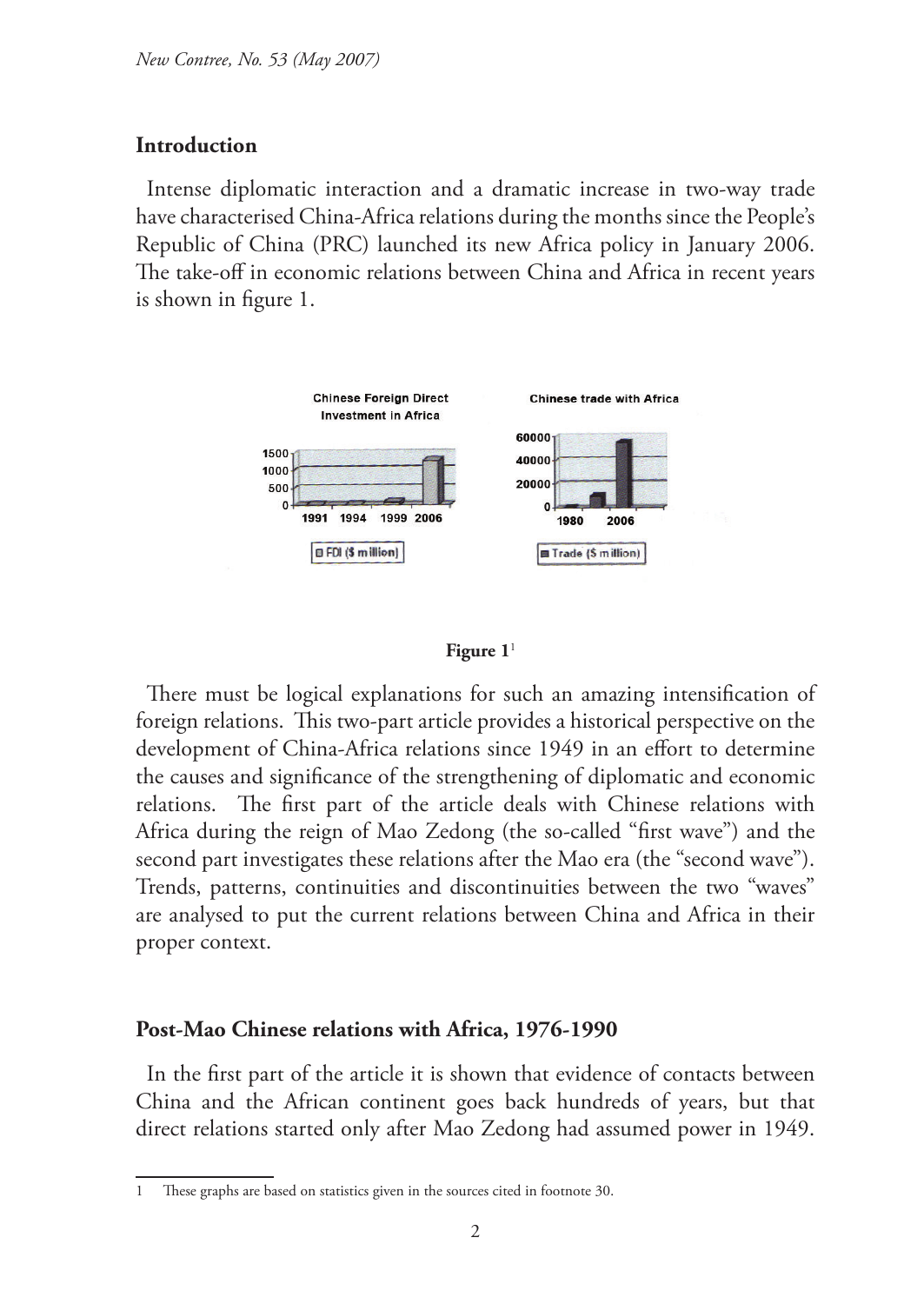During the slightly more than a quarter of a century of Mao's reign in the PRC significant progress was made in Chinese relations with Africa. By the mid-seventies Africa had become a prominent component of Beijing's foreign relations. This was evidenced by the following:

- Beijing maintained cordial relations with the majority of African countries and formal diplomatic relations with 29 African states existed.
- By the end of Mao's rule China's trade with Africa amounted to over 6 per cent of her total world trade and about 30 per cent of her total trade with the noncommunist world, although it still played only a minor role in the economies of African countries.
- The bulk of China's economic aid went to Africa. By the end of Mao's rule 36 African states had received \$2.4 billion in aid commitments from Beijing, a huge sum of money for a poor Asian country and 58 per cent of the grand total of Chinese economic aid. China provided development assistance to African countries to build infrastructure and dispatched engineers, doctors and teachers to Africa.
- China had established her anti-colonialist revolutionary credentials in Africa by actively supporting a number of liberation movements.
- Africa's diplomatic support had been decisive in securing a seat for the PRC in the United Nations General Assembly at the expense of Taiwan or the Republic of China (ROC).
- Several forms of cultural exchange between China and Africa had been established.<sup>2</sup>

Asia played the primary part in the PRC's foreign relations, but Beijing regarded Africa as the region of "greatest secondary importance". Africa had come to play a crucial role in China's fight against "American imperialism" and "Soviet revisionism" and her bid for international legitimacy and power.

Both Mao Zedong and Zhou Enlai died in 1976 and new leaders took over the reins in Beijing. Deng Xiaoping, who never actually held office as the head of state or government, served as the de facto leader of the PRC from 1978 to the early 1990s. Deng was the core of the "second generation" Chinese Communist Party (CCP) leadership, who desired to transform the PRC into an advanced and powerful state. Economic development

<sup>2</sup> See JA du Pisani, "One-way traffic or highway to mutual benefit? Part 1: China and Africa in the era of Mao Zedong" in *New Contree*, 52, November 2006.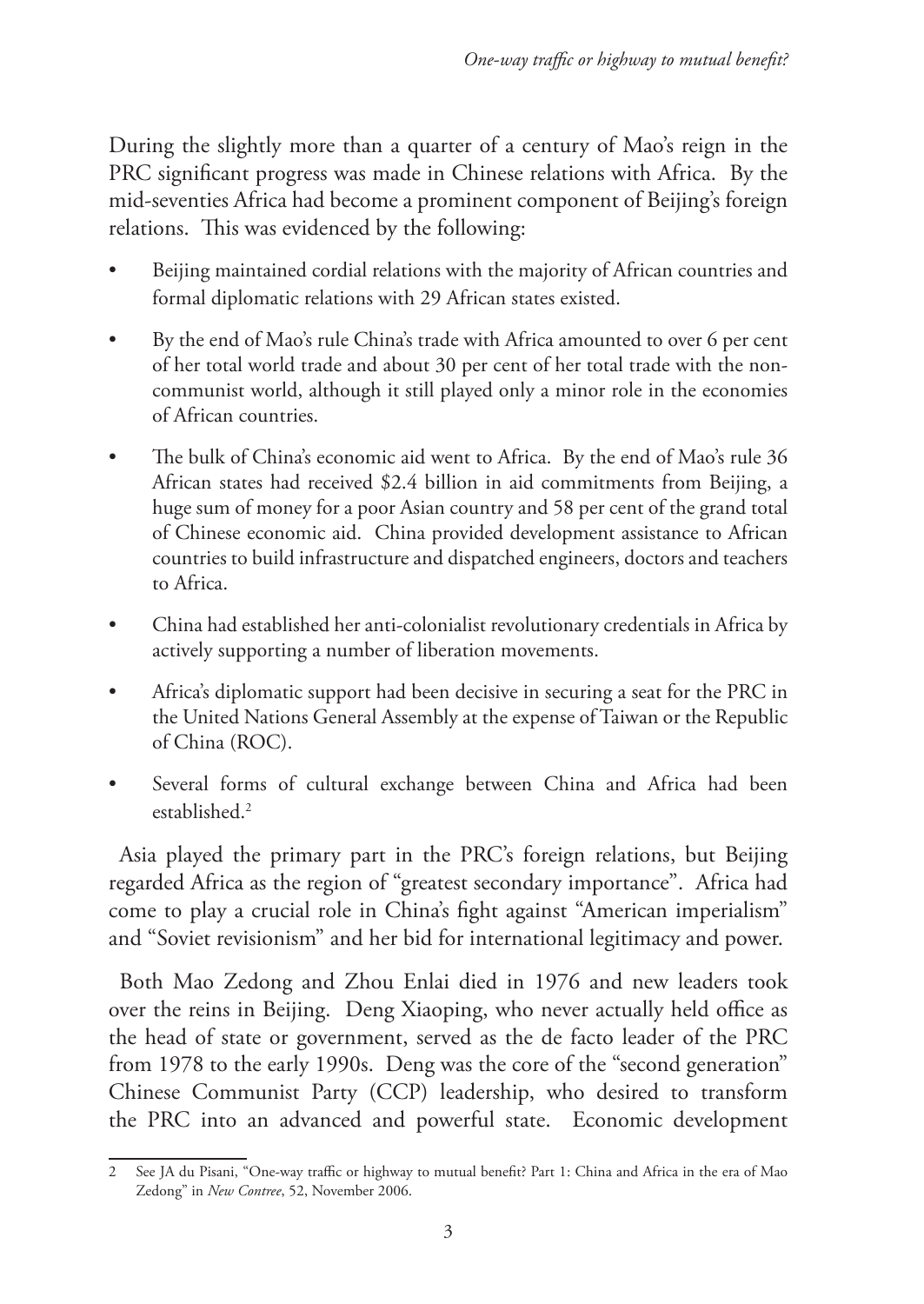became the central strategic objective of the Chinese government. Under Deng's tutelage Chinese economic reform, referred to as the "socialist market economy", was pioneered and the PRC would develop one of the fastest growing economies in the world, reaching an average growth rate of around 9 per cent per annum in the twenty five years between 1979 and 2004. This caused the PRC to move up from the hundredth position in the world in terms of the size of her economy in 1978 to the fourth position in 2007.<sup>3</sup>

How did China-Africa relations evolve after Mao had disappeared from the scene? The political and economic repositioning of the PRC, that had already started towards the end of the Mao era, was continued and involved the following elements:

- There was an urge in the PRC to concentrate primarily on China's own development needs. Foreign commitments were regarded as being of secondary importance.
- China's position in the bipolar Cold War system had changed. Both the USA and Europe at that stage regarded China as a semi-ally in their confrontation with the Soviet Union.
- The leaders in Beijing exploited the relaxation of relations with the West to press ahead with the Chinese economic modernisation programme, aided by Western capital and technologies. The "four modernisations", a programme of the CCP to modernise agriculture, industry, national defence, and science and technology, was announced in 1978. These reforms, facilitating China's opening to the West and the partial transition to a market economy, were intended to improve the performance of the PRC's command economy and caused a drastic transition in China from 1979. The PRC was a stable highgrowth authoritarian regime.4

It was inevitable that Deng's new approach would affect China-Africa relations. From the mid-seventies to the eighties China kept a rather low profile in Africa. Distinctive features and phases of China's relations with Africa in this period are discussed below.

<sup>3</sup> P Snow, *The star raft; China's Encounter with Africa* (London, Weidenfeld and Nicolson, 1988), pp. 134- 135; R Benewick and P Wingrove, *China in the 1990s* (Basingstoke, Macmillan, 1995), pp. 22, 25, 27, 34; I Taylor, *China's foreign policy towards Southern Africa in the 'socialist modernisation' period* (Johannesburg, East Asia Project, University of the Witwatersrand, 1997), pp. 1, 4, 5; Liu Guijin, "A peacefully rising China, new opportunities for Africa", G le Pere (ed), *China in Africa; Mercantilist predator, or partner in development?*  (Midrand, Institute for Global Dialogue and Johannesburg, South African Institute of International Affairs, 2007), p. 15.

<sup>4</sup> P Snow, *The star raft*, p. xv; R Benewick and P Wingrove, China in the 1990s, p. 2; A Hussain, N Stern and J Stiglitz, "Chinese reforms from a comparative perspective", G le Pere (ed), *China in Africa ...,* p. 54.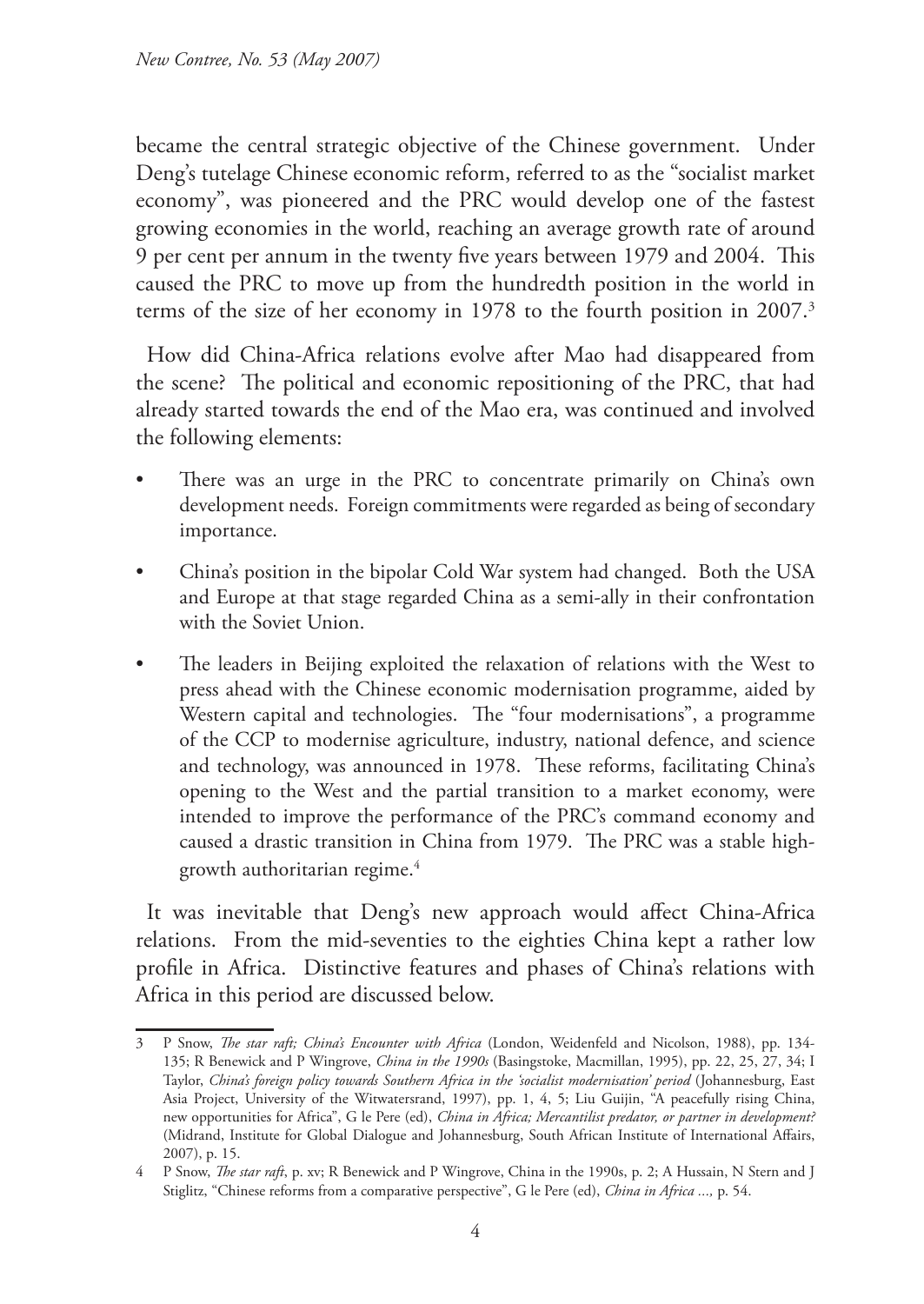Ideologically Beijing's approach to relations with Africa had changed rather dramatically by the late 1970s, when Chinese diplomats started encouraging African states to follow the Chinese example and pursue a Western-style free-market economy. This turnaround shocked radical African leaders, who condemned Deng and his associates as apostates. China lost her grip on the imagination of those African leaders who had been devout followers of Mao. For a while the Chinese leaders, who were moving closer to powerful allies such as the USA, Western Europe and Japan, seemed to respond by washing their hands of the African continent.<sup>5</sup>

However, the new Chinese leadership realised that it would not be wise to squander the good relations that had been built with Africa. Zhao Ziyang, who became prime minister in 1980, was dispatched in 1982 on a mission to Africa to promote the idea that the developing world had to counterbalance superpower influence, and to prepare the ground for the stepping up of China-Africa trade as part of China's economic modernisation programme. He reassured African leaders that Beijing had not forgotten them and that China had not really changed. Zhao said that Mao may have made mistakes, but not in relation to African policy. During Zhao's trip, which was a deliberate renactment of Zhou Enlai's African visit of 1963/64, he visited eleven countries in the different regions of Africa.6 At the start of his visit he said in a statement that his purpose was "to promote understanding and friendship, strengthen solidarity and cooperation and learn from the African people".<sup>7</sup> Zhao established a personal relationship with old friends of China in Africa, such as Julius Nyerere and Kenneth Kaunda. He did not ask African countries to take sides in the PRC's battle with other world powers, but emphasised, just like Zhou twenty years before, that both China and Africa were part of the Third World and the league of the poor, and would therefore benefit from economic fellowship.8

Towards the end of Mao's rule the PRC had already started moving away from the exhortation to armed revolution in Africa to a policy of dissuading conflict and promoting stability on the continent. Beijing focussed, as far as political relations with African states were concerned, on the development

<sup>5</sup> P Snow, *The star raft*, pp. 135-138.

<sup>6</sup> Zhao visited Egypt, Algeria, Libya, Guinea, Gabon, Congo-Brazzaville, Kenya, Tanzania, Zaire, Zambia and Zimbabwe.

<sup>7</sup> United Press International, "Around the World; China's Premier in Egypt at Start of African Tour", 21 Dec. 1982, *New York Times* archive, (available at: http://query.nytimes.com/gst/fullpage.html?res=9C00E4DB1738 F932A15751C1A964948260, as researched on 24 July 2007).

<sup>8</sup> P Snow, *The Star Raft*, pp. 140-142; I Taylor, *China's foreign policy towards Southern Africa …*, pp. 6-7.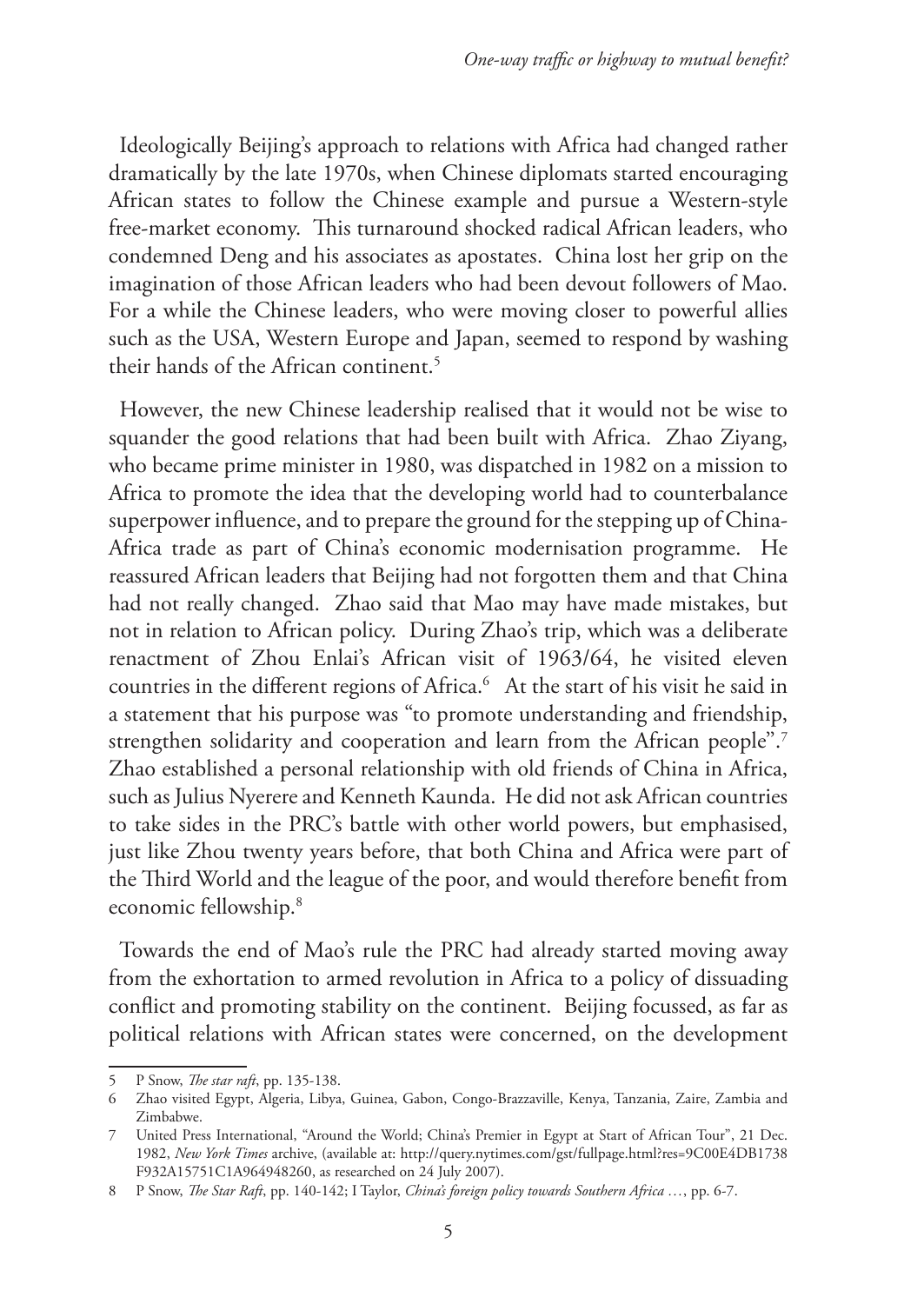of government-to-government relations with African states. In the midseventies the PRC expanded her diplomatic relations with Africa and by the end of 1977 had formal relations with 40 African states. China did not totally withdraw from support for African liberation movements and armed struggles, but preferred to channel assistance to the liberation movements indirectly through economic and financial assistance to countries such as Tanzania and Zaire. Beijing still offered qualified support for the armed struggle against white minority governments in Southern Africa. Personal contacts between Chinese leaders and leaders of the liberation movements, particularly Oliver Tambo of the ANC and Sam Nujoma of SWAPO, were maintained to bolster the PRC's image as champion of African liberation.<sup>9</sup>

In terms of China-Africa economic relations there were ups and downs between 1976 and 1990. After the completion of the Tanzam Railway project Chinese economic aid to Africa declined from \$182 million to six countries in 1975, to \$70 million to five countries in 1976, and \$67 million to two countries in 1977. Economic aid was not abandoned as an instrument of foreign policy, but because of adverse experiences in some foreign aid projects Chinese elites questioned the returns on foreign aid. Although Beijing treated African recipients of aid, some of whom had run up huge debts, with a considerable measure of indulgence, China's crusade of charity was drawing to a close. African appeals for development assistance were not easily granted and the Chinese made it clear that they would no longer act as a free maintenance centre for struggling projects in Africa. On his African trip in 1982 Zhao laid down four principles of aid, emphasising that aid must bring advantages to both the recipient and the donor.<sup>10</sup>

Chinese business activity in Africa started picking up from the late 1970s. But now trade, rather than aid, became a priority. This was signified when the Ministry of Foreign Economic Relations in Beijing (the ministry previously involved in development aid) amalgamated with the Ministry of Foreign Trade in 1982. As a "market-facilitating state" the PRC was increasingly engaging in profit-seeking activities. Quasi-state institutions, owned by the state but operating like business enterprises, mediated between the state and

<sup>9</sup> I Taylor, *China's foreign policy towards Southern Africa …*, pp. 1-4; EK Lawson, "China's policy in Ethiopia and Angola", W Weinstein and TH Henriksen (eds), *Soviet and Chinese Aid to African Nations* (New York, Praeger Publishers, 1980), pp. 179, 180; P Snow, *The star raft*, pp. 140-142.

<sup>10</sup> GT Yu, "The Tanzania-Zambia railway: A case study in Chinese economic aid to Africa", W Weinstein and TH Henriksen (eds), *Soviet and Chinese aid to African nations*, p. 141; P Snow, *The star raft*, pp. 174-175, 181- 182.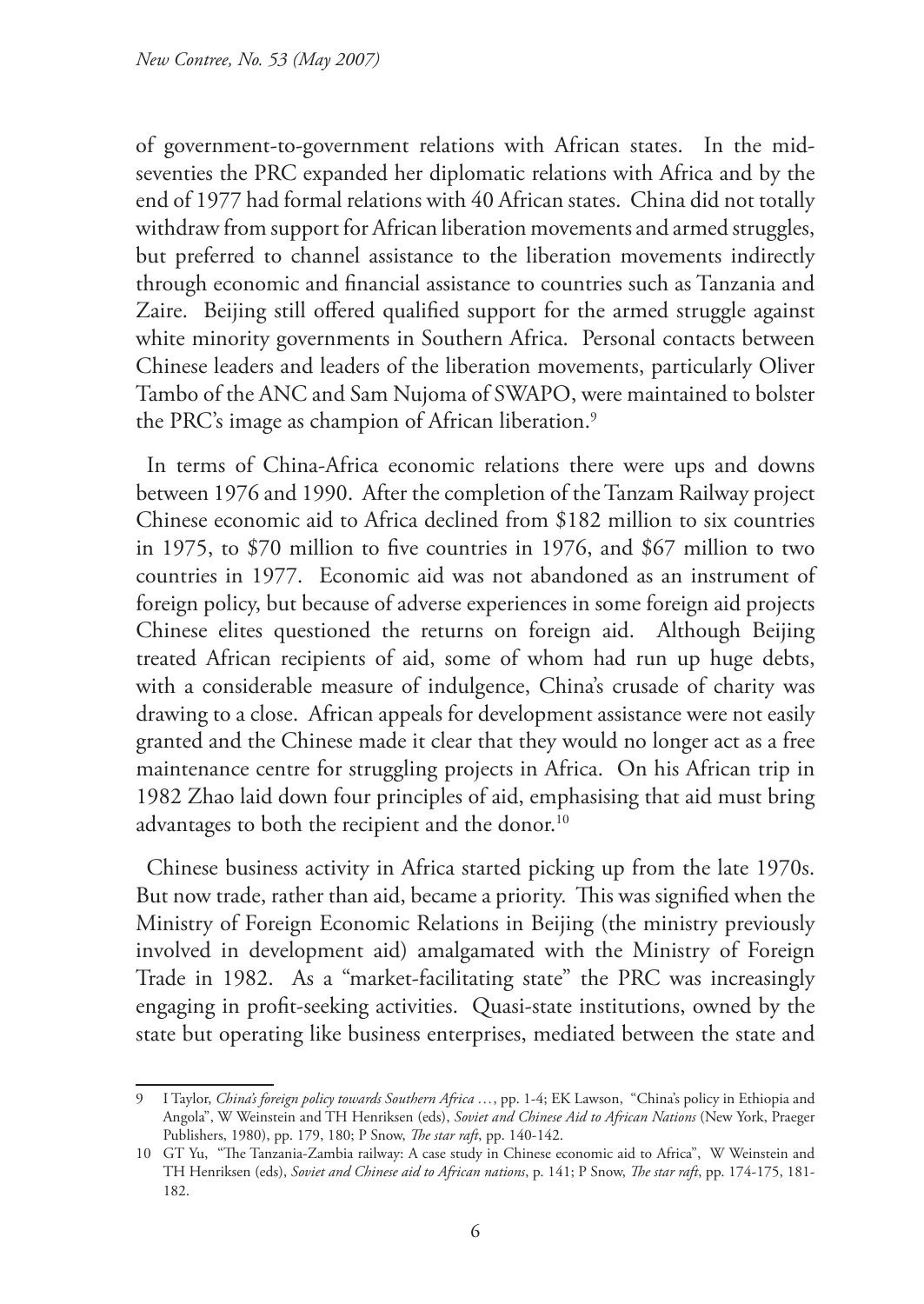foreign capital. Aid was turned into business by the Chinese, who offered their services to Africa as cut-price engineering contractors or invested side by side with Africans in profit-making ventures. By the mid-eighties the PRC was involved in more than 100 aid projects in Africa and her aid commitments remained steady at an average of around \$200 million a year. There were large numbers of Chinese technicians, as many as 150,000 in the early 1980s, in Africa. The crux of the changed approach to development aid by the Chinese was that priority was given to China's own needs over African needs in a "judicious mixture of philanthropy and commerce". Commercial links with Africa were based on realistic economic appraisals rather than ideological considerations.11

The PRC, in need of foreign currency for the modernisation programme, mobilised state companies to boost exports to Africa. China was in a position to export garments and simple household wares to Africa at a price that could not be matched by other producers. Chinese exporters realised that they had to meet international quality standards and gradually Chinese production was moving upmarket. The Chinese bought African raw products, such as coffee, chocolate and cotton, processed them in Chinese factories and re-exported them to other parts of the world. There was a spectacular increase of 70 per cent in China-Africa trade during the late seventies to a total value of \$1.1 billion in 1980. The increase in China-Africa trade was not an unqualified blessing for Africa. Cheap Chinese goods threatened to suffocate infant African industries. For that reason some African countries placed quota restrictions on Chinese imports.<sup>12</sup>

From the mid-eighties, when Beijing focussed on improving relations with the superpowers, there was a noticeable decline in the PRC's interest in Africa at a time when the continent was losing its strategic significance for the Chinese. A China National Africa Trading Corporation was established in 1985 to promote China-Africa trade and Foreign Minister Wu Xueqian reaffirmed the PRC's commitment to Africa during a visit to the continent, but Chinese relations with Africa were low-key and restricted to maintaining existing links. In response to the unsatisfactory performance of African partners (e.g. on the Tanzam railway) sharp comments were made in the Chinese press. There

<sup>11</sup> P Snow, *The star raft*, pp. 147, 179, 184-185; P Snow, "China and Africa: Consensus and Camouflage", TW Robinson and D Shambaugh (eds), *Chinese Foreign Policy: Theory and Practice* (Oxford, Clarendon Press, 1995), p. 310.

<sup>12</sup> P Snow, *The star raft*, pp. xv, 177-178, 180, 183; R Benewick and P Wingrove, *China in the 1990s*, pp. 169, 179.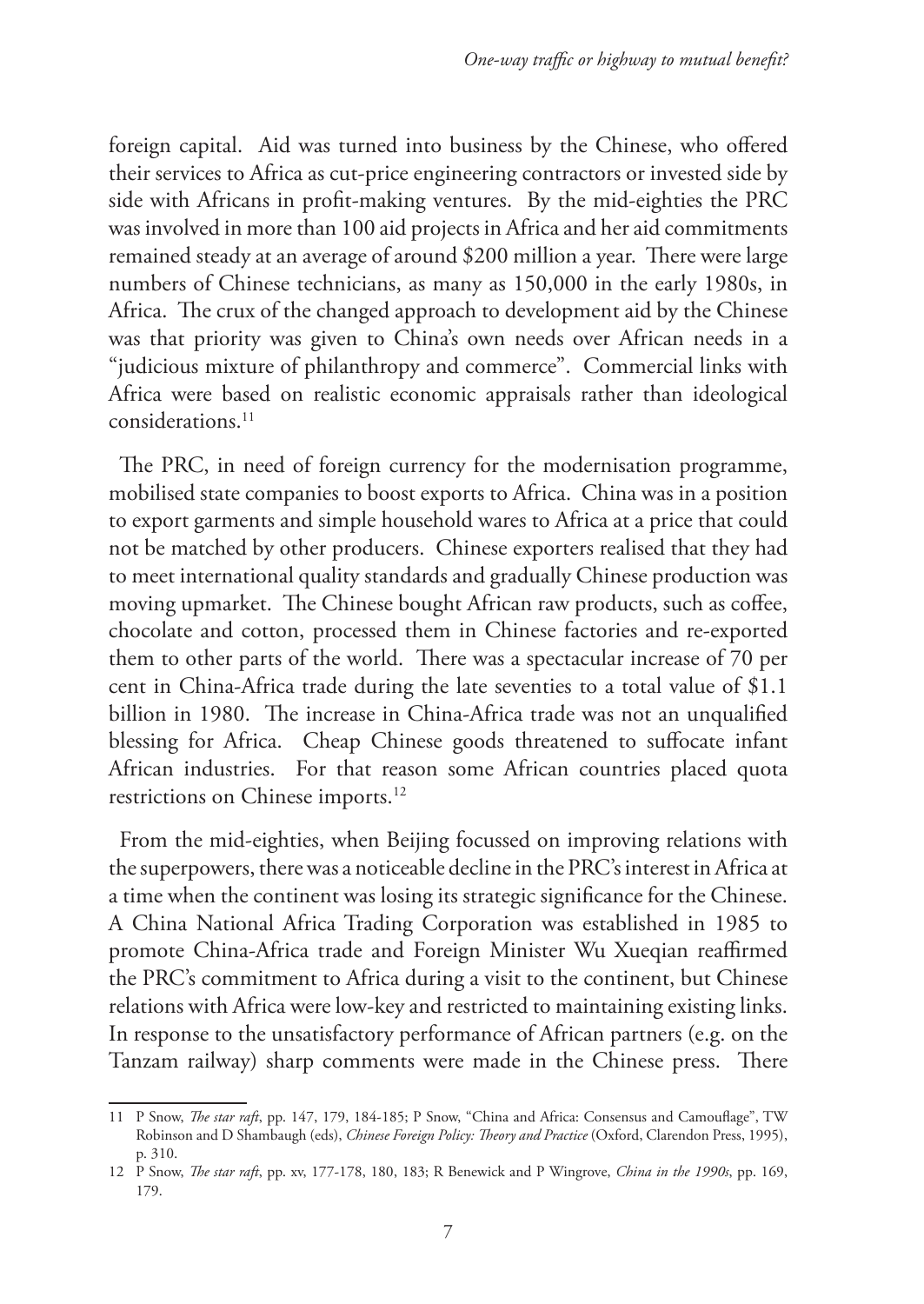was criticism in the People's Daily about errors in policy making by African leaders. This was evidence that China-Africa relations had cooled down.13

Cultural exchanges also created problems. African students complained about their isolation in China and the hostility and alleged racial prejudice of the local population. Sporadic conflict flared up and in 1986 a big confrontation between African students and their Chinese hosts occurred in Tianjin. A new strategy for the student exchange programme had to be devised. Chinese education officials set up training centres in Africa, where African students, in stead of studying in China, could receive instruction in the Chinese language and culture.14

The decline in China-Africa relations in the late 1980s at the political, economic and cultural levels did not continue for a very long time.

#### **China-Africa relations in the 1990s**

In 1989 the Tiananmen Square clampdown on student protestors dominated news about China. This brought about a wave of protest from the West, threatening to obliterate the positive image of China as a reforming country that had been carefully nurtured in the preceding years and replacing it by that of a repressive authoritarian regime. Whereas the 1984-1989 period had been a productive period in the PRC's foreign relations, in which good relations with both the USA and Soviet Union had been consolidated, Tiananmen caused a crisis in Chinese relations with the West. Sanctions, including an arms embargo, were imposed and World Bank loans to the PRC halted.15

Threatened once again by international isolation the PRC needed friends and sympathisers. In this pressure situation the PRC, deeply resenting the West's critique of her human rights record, resorted to anti-hegemonic (i.e. anti-American) posturing and turned to her "old friends" in Africa for support. African countries gave Beijing the much-needed backing in the UN Human Rights Commission and at the World Conference on Human Rights in Vienna and subsequently to foil attempts by Western countries to condemn China for human rights abuses.<sup>16</sup> This showed at the start of the 1990s that

<sup>13</sup> I Taylor, *China's foreign policy towards Southern Africa …*, pp. 8, 9, 13.

<sup>14</sup> P Snow, *The star raft*, pp. 200-201, 205, 211.

<sup>15</sup> R Benewick and P Wingrove, *China in the 1990s*, pp. 235, 237; I Taylor, *China's foreign policy towards Southern Africa …*, p. 16.

<sup>16</sup> P Snow, "China and Africa ... ", TW Robinson and D Shambaugh (eds), *Chinese foreign policy ...* , p. 293.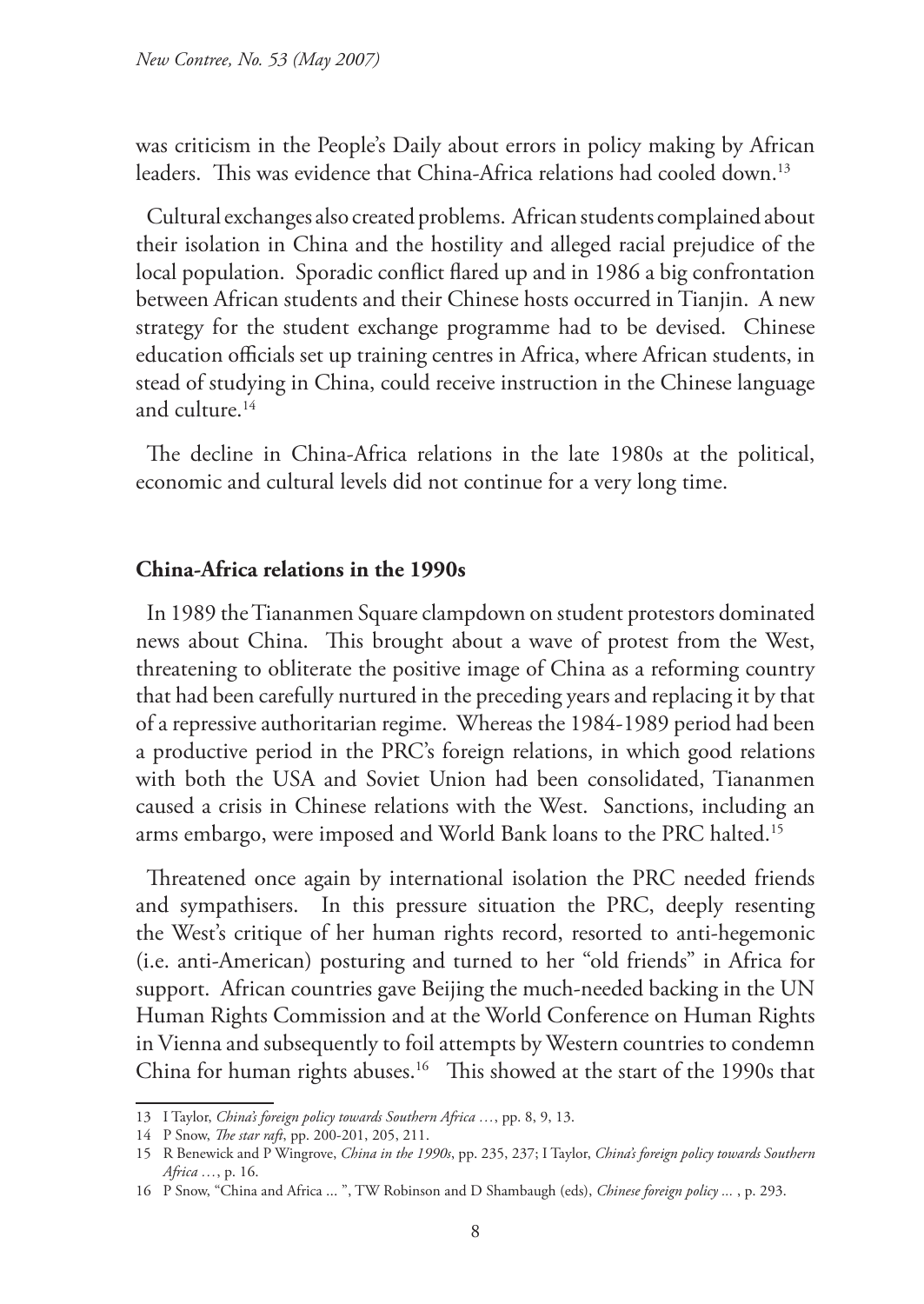China could still rely on Africa for diplomatic support.

All African states were, however, not equally inclined to back the PRC. After Tiananmen, for the first time in twenty years, the Republic of China (ROC) made diplomatic progress. Several African states, including Liberia, Lesotho, the Central African Republic, Niger and Guinea-Bissau, switched allegiance from Beijing to Taipei and a total of eleven African states recognised the ROC. A diplomatic tug of war between Taipei and Beijing for African support developed. The regime in Beijing claimed to be the legitimate government of all of China and would not be prepared to back down from this position and lose face. Several factors, including her possession of nuclear arms, membership of the UN Security Council, huge population and growing economic power helped the PRC to retain her status as a global actor.<sup>17</sup>

The PRC did not abandon the path of economic reform and the market reformers in the CCP gained a decisive victory at the party congress in October 1992. New market-oriented economic policies were introduced: trade was decentralised, tariffs were slashed, the dual exchange rates were unified, and exchange controls on current transactions were removed. Beijing's "gradualist" path of economic reform, phasing in market forces into a centrally planned economy over an extended period of time, is often regarded as the secret of the PRC's economic success. During the 1990s the processes required for economic growth – enhanced efficiency and productivity, the accumulation of capital, and the sectoral reallocation of factors – were combined to give the PRC high economic growth rates. China contributed 28 per cent of the the total global increase in GDP between 1990 and 2005 and emerged as a major force in world markets and a recipient of huge inflows of foreign capital in the form of both FDI and loans.<sup>18</sup>

The economic boom necessitated the stepping up of foreign relations. Africa once more became one of the focus areas of Chinese foreign relations. By courting non-Western countries, especially in Africa, Beijing attempted to offset US dominance and strengthen the PRC's position in the international

<sup>17</sup> P Snow, "China and Africa ... ", TW Robinson and D Shambaugh (eds), *Chinese foreign policy ...* , p. 310; I Taylor, *China's foreign policy towards Southern Africa …* , p. 15; R Benewick and P Wingrove, *China in the 1990s*, p. 239.

<sup>18</sup> R Benewick and P Wingrove, *China in the 1990s*, pp. 2-3, 180; D Dollar, "Asian century or multi-polar century?", paper presented at the Global Development Network Annual Conference, Beijing, January 2007, p. 7; A Hussain, N Stern and J Stiglitz, "Chinese reforms from a comparative perspective", G le Pere (ed), China in Africa ... , p. 54; LY Yueh, "Perspectives on China's economic growth: prospects and wider impact", paper presented at the Global Development Network Annual Conference, Beijing, January 2007, pp. 1, 3, 4.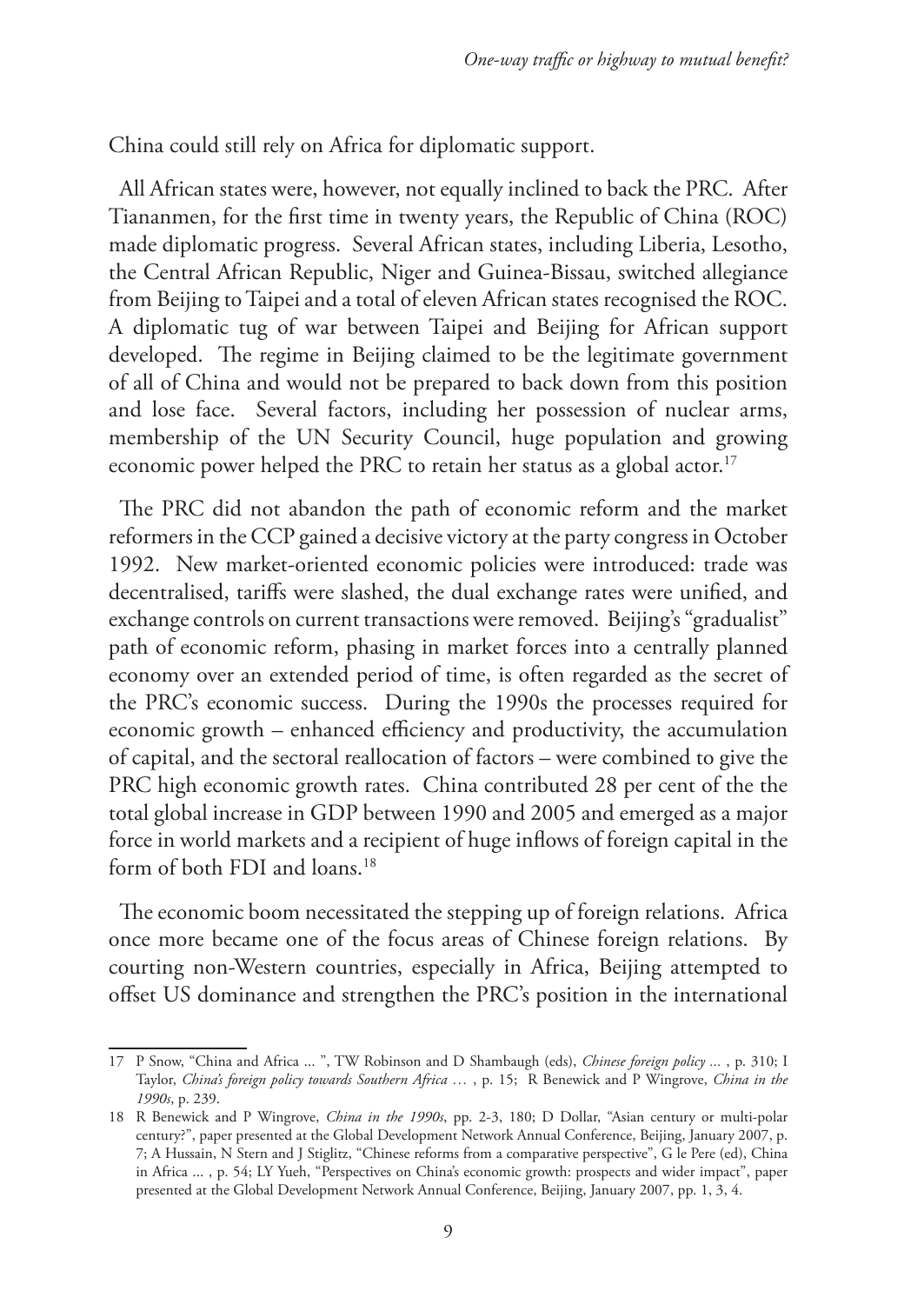system. Conditions in the 1990s were very favourable to strenghten China-Africa relations. To counter international isolation Beijing needed recognition of its sovereignty over Taiwan, indifference to its human rights abuses, and support in international organisations from African countries. Likewise Africa was also fighting against marginalisation in the post-Cold War era. China took the initiative to strengthen her links with Africa by increasing her aid to African governments and resuming her earlier rhetoric of "mutual respect", which made a favourable impression in a continent highly sceptic about the perceived neocolonial reflexes of the former colonial powers.<sup>19</sup>

During the 1990s several high-level visits to Africa by Chinese leaders such as Foreign Minister Qian Qichen and President Yang Shangkun took place. The Chinese government used these contacts to consolidate ties and shore up African support. The main focus was on economic cooperation between China and Africa. Viewing Africa as an integral part of China's opening to the outside world the PRC pledged herself to aiding African development. Mutual visits by Chinese and African leaders were followed by cooperation in energy exploration, technological exchanges and fast-growing trade links.<sup>20</sup>

The most significant event in China-Africa relations during the second half of the 1990s was President Jiang Zemin's visit to six African countries in May 1996. During this visit Jiang, representing the "third generation" of CCP leadership, outlined a "five-point proposal" for developing a stable long-term relationship between China and Africa. Jiang's proposal did not really depart drastically from those of some of his predecessors, but it served to recast and refocus China's African policy and laid the foundation for consolidating China-Africa relations. Jiang was in favour of an "Africa first" policy. He signed 23 agreements on economic and technical cooperation with the six African countries which he visited.<sup>21</sup>

China received handsome dividends on its diplomatic investments in Africa. The African bloc in the UN gave support to the "One China" policy of the People's Republic, aimed at reunifying Taiwan with mainland China. They helped the People's Republic to defeat several attempts by Taiwan to rejoin the

<sup>19</sup> I Taylor, *China's foreign policy towards Southern Africa …* , p. 17; N Obiorah, "Who's afraid of China in Africa? Towards an African civil society perspective on China–Africa relations", F Manji and S Marks (eds), *African perspectives on China in Africa* (Cape Town, Nairobi and Oxford, Fahamu, 2007), p. 36.

<sup>20</sup> I Taylor, *China's foreign policy towards Southern Africa …* , pp. 11-14, 17.

<sup>21</sup> G Shelton, "China and Africa: advancing South-South co-operation", G le Pere (ed), *China in Africa …* , pp. 106-108.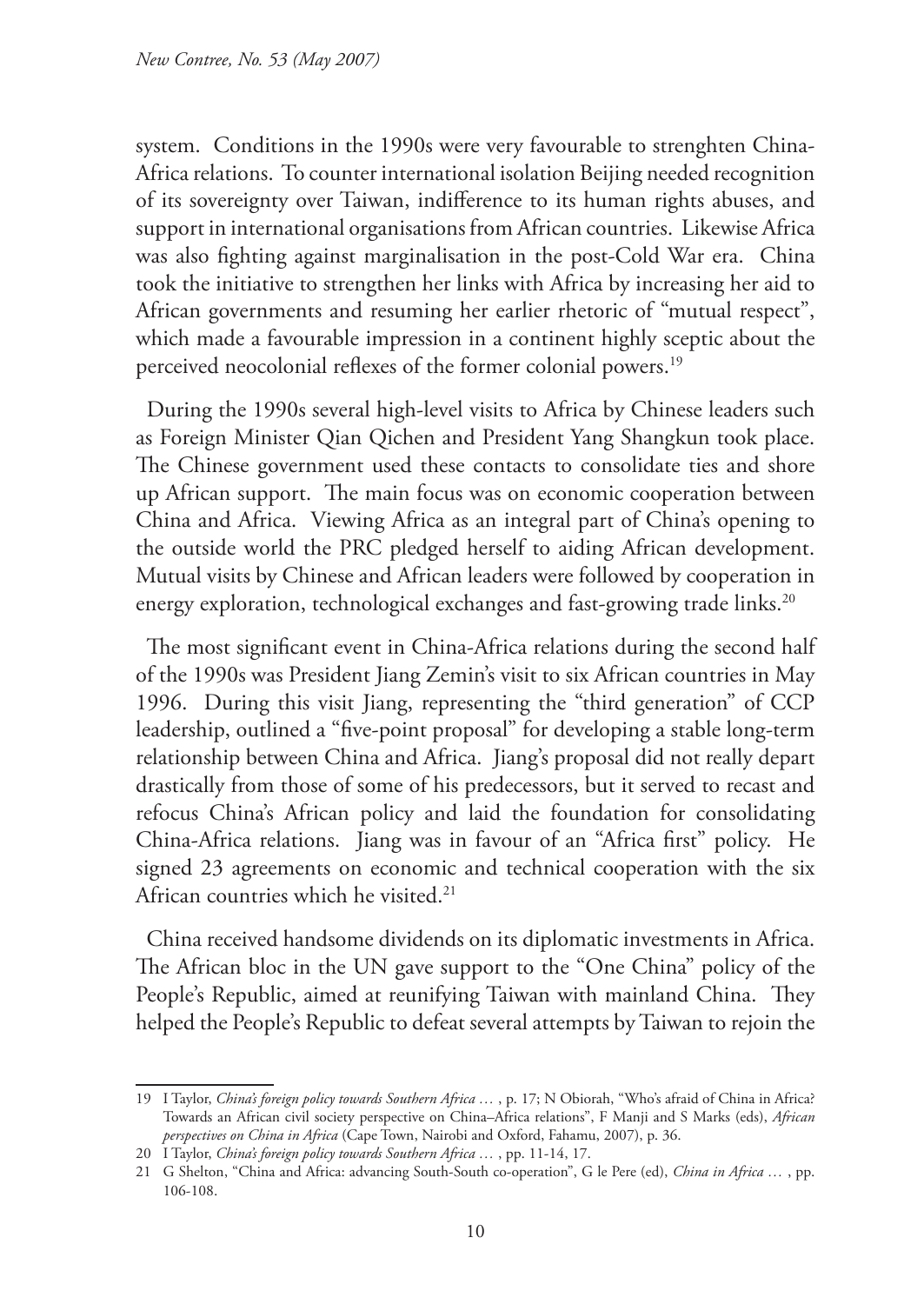UN and other international organisations.<sup>22</sup> This demonstrated the strategic benefits for Beijing of the backing of the majority of Africa's 53 countries in international forums.

#### **The new "strategic partnership" between China and Africa**

The new millennium brought an intensification of efforts to strengthen China-Africa relations. The Chinese government took the initiative to establish the Forum on China-Africa Cooperation (FOCAC) as a high-level official structure to promote China-Africa relations. Its overall objective would be to strengthen economic cooperation between the PRC and Africa. Specific aims included the expansion of trade and investment, joint projects, and increased cooperation in the fields of agriculture, transport, medical care, natural resource exploitation and banking. A meeting at ministerial level would be held every three years and the PRC's Ministry of Foreign Trade and Economic Co-operation would play a key role in FOCAC.<sup>23</sup>

FOCAC's first Ministerial Conference was held in Beijing in October 2000. Two documents, the Beijing Declaration and the Programme for China-Africa Cooperation in Economic and Social Development, were adopted, which launched a programme towards the creation of a long-term strategic partnership between China and Africa.<sup>24</sup>

The second FOCAC Ministerial Conference, involving foreign and trade ministers of the PRC and 44 African countries, met in December 2003 in Addis Ababa and adopted the Addis Ababa Action Plan. This plan outlined wide-ranging cooperation in many fields, including science and technology, peacekeeping, security issues, the struggle against poverty, agriculture, trade, investment, tourism, debt relief, development assistance, natural resources and energy development.<sup>25</sup> At this stage Beijing offered the prospect of zero-

<sup>22</sup> W He, "Africa: China's top priority", *Beijing Review* 49(44), 2 November 2006, p. 16; Ethiopian News Agency, "China-Africa growing relations", *The Ethiopian Herald*, 4 November 2006.

<sup>23</sup> G Shelton, "China and Africa: advancing South-South co-operation", G le Pere (ed), *China in Africa* …, p. 109; United Nations Development Programme (UNDP), *Asian Foreign Direct Investment in Africa; towards a new era of cooperation among developing countries* (New York, UNDP, 2007), p. 62.

<sup>24</sup> People's Republic of China, Ministry of Foreign Affairs, "China-Africa relations", 25 April 2002 (available at: http://www.fmprc.gov.cn/eng/ziliao/3602/3604/t18059.htm, as researched on 30 March 2007); UNDP, *Asian Foreign Direct Investment in Africa …* , p. 62; G Shelton, "China and Africa: advancing South-South cooperation", G le Pere (ed), *China in Africa …* , p. 109.

<sup>25</sup> G Shelton, "China and Africa: advancing South-South co-operation", G le Pere (ed), *China in Africa …* , pp. 113-115.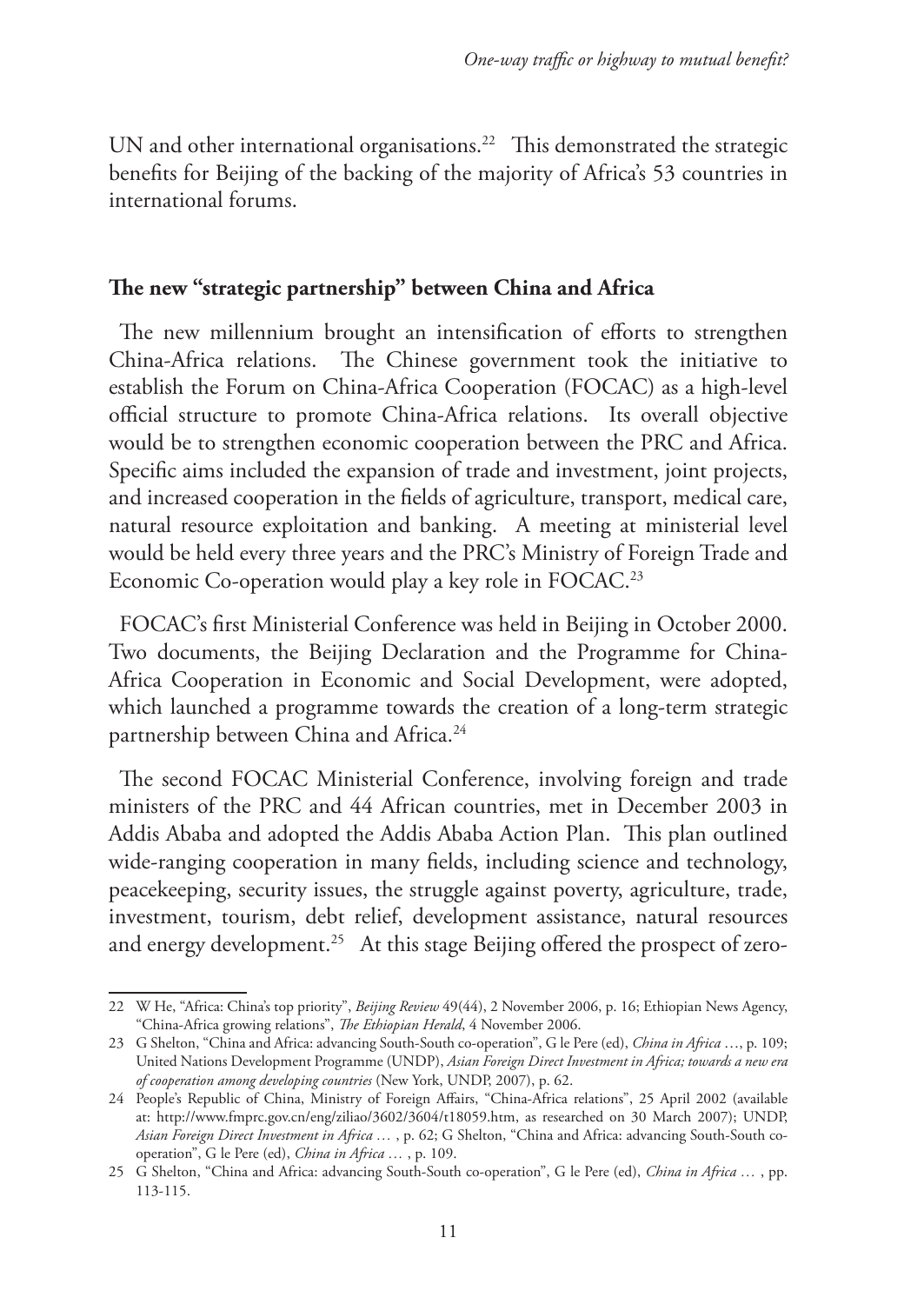tariff trade and further debt relief to 31 African countries on top of the \$10 billion of debt owed by African countries that had already been cancelled.<sup>26</sup>

Hu Jintao, representing the "fourth generation" of CCP leadership, succeeded Jiang Zemin as President of the PRC. He visited Africa in 2004 and made it clear that he would consolidate, strengthen and advance his predecessor's African policy. Beijing's new African drive was picking up momentum. At the beginning of 2006, which may be called China's "Year of Africa", the Hu government launched its "new" African policy, aimed at strengthening political, economic and cultural ties between China and Africa. This was followed by high-level visits to African countries by Foreign Minister Li Zhaoxing in January 2006 to Cape Verde, Senegal, Mali, Liberia, Nigeria and Libya; President Hu Jintao in April 2006 to Morocco, Nigeria and Kenya; and Premier Wen Jiabao in June 2006 to Egypt, Ghana, the Republic of the Congo, Angola, South Africa, Tanzania and Uganda.27

In November 2006 China-Africa relations reached a new peak when more than 40 African heads of state and government attended the third FOCAC meeting, upgraded from a Ministerial Conference to a Summit, in Beijing. It was the largest gathering of African leaders ever organised by a foreign power with no colonial ties to the continent.<sup>28</sup> The summit showed that the Chinese government was serious about developing its African relations, and cemented the official apparatus of cooperation. It was clear that China's engagement with Africa was moving into a phase that was qualitatively different from the past.29

Each consecutive FOCAC conference moved China-Africa relations forward: from a political commitment and a broad programme of cooperation in 2000 to a more detailed action plan in 2003 and finally an even more detailed road map of cooperation with specified pledges in 2006.

Statistics (shown in graphic form in figure 1) reflect the huge growth in economic relations between China and Africa in recent years. From less than US\$5 million a year in 1991, Chinese foreign direct investment (FDI) in

<sup>26</sup> N Obiorah, "Who's afraid of China in Africa? …, F Manji and S Marks (eds), *African perspectives on China in Africa*, p. 36.

<sup>27</sup> W He, "Africa: China's top priority", *Beijing Review* 49(44), 2 November 2006, p. 14.

<sup>28</sup> W Bello, "China provokes debate in Africa", FPIF Column, 9 March 2007 (available at: http://www.fpif.org/, as researched on 30 March 2007).

<sup>29</sup> D Large, "As the beginning ends: China's return to Africa", F Manji and S Marks (eds), *African perspectives on China in Africa*, p. 154.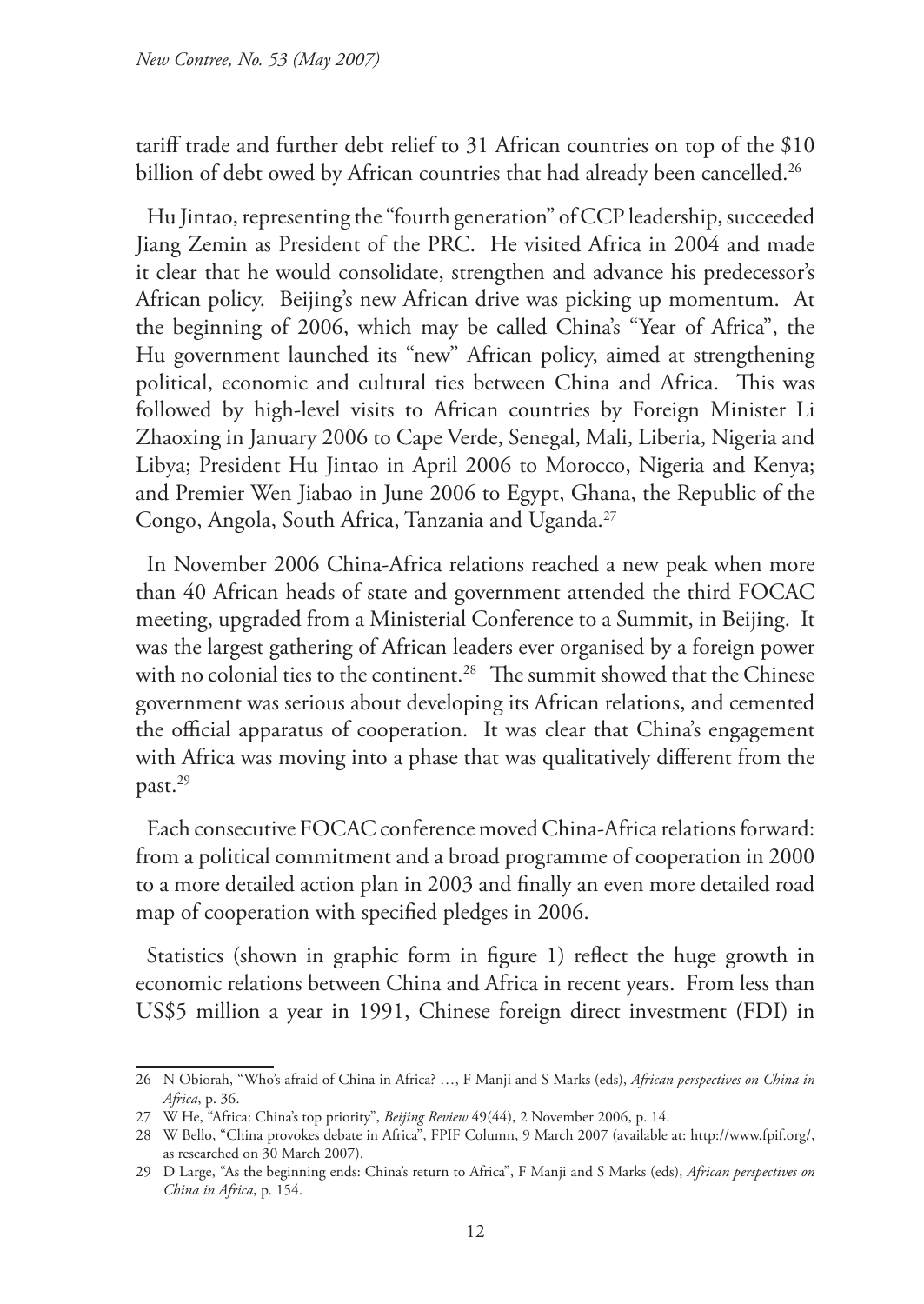Africa rose to around \$25 million in 1994, just short of \$100 million in 1999, and over \$1.25 billion (perhaps even as high as \$6 billion) in 2006. China's trade with Africa shows a similar trend: it rose from around \$12 million in the 1980s to \$10 billion in 2000 and \$55 billion in 2006. China has become Africa's third most important trading partner, after the United States (US) and France. The Chinese target of \$100 billion in four years may cause China to overtake the US as Africa's major trade partner.<sup>30</sup>

Not surprisingly, these impressive statistics have caused heated debates about the significance of the expanding China-Africa relations. Some analysts warn that China is the latest in a line of exploiters of Africa's rich natural resources, whereas others argue that China's engagement provides a genuine opportunity for African countries to escape from the tyranny of debt and therefore constitutes an extension of 'South–South solidarity'.31 The different perspectives on current China-Africa relations are evaluated in the following sections.

### **The Chinese view on relations with Africa: objectives, benefits and risks**

Viewed from China's vantage point the strengthening of relations with Africa is part of a foreign policy strategy aimed at opening opportunities for foreign investment as well as creating new markets for Chinese investments abroad. A key feature of this strategy is a desire to improve South–South relations in order to strengthen the role of developing countries in international affairs.<sup>32</sup>

According to the official announcement in January 2006 China's African policy is based on the following principles and objectives: sincerity, friendship and equality; mutual benefit, reciprocity and common prosperity; mutual support and close coordination; and learning from each other and

<sup>30</sup> A Akosile, "Here comes a giant", *This Day* (Lagos), 27 February 2007; A Amosu, "China in Africa: It's still the governance, stupid", Foreign Policy in Focus (Washington, DC), 9 March 2007 (available at: http://fpif.org/ fpiftxt/4068, as researched on 30 March 2007); J Cilliers, "Guest column", *Zimbabwe Independent* (Harare), 9 March 2007; B Sautmann, "The forest for the trees: trade, investment and the China-in-Africa discourse", paper presented at a public seminar on China in Africa: race, relations, and reflections, Centre for Sociological Research, University of Johannesburg, 28 July 2007, p. 3. For a detailed study of Chinese FDI in Africa, see UNDP, *Asian Foreign Direct Investment in Africa; towards a new era of cooperation among developing countries*, chapter 3, pp. 51-62.

<sup>31</sup> See F Manji, "Preface", F Manji and S Marks (eds), *African perspectives on China in Africa*, p. vii; P Alves and P Draper, "China's growing role in Africa", G le Pere (ed), *China in Africa ...*, pp. 27, 28.

<sup>32</sup> J Rocha, "A new frontier in the exploitation of Africa's natural resources: the emergence of China", F Manji and S Marks (eds), *African perspectives on China in Africa*, p. 17.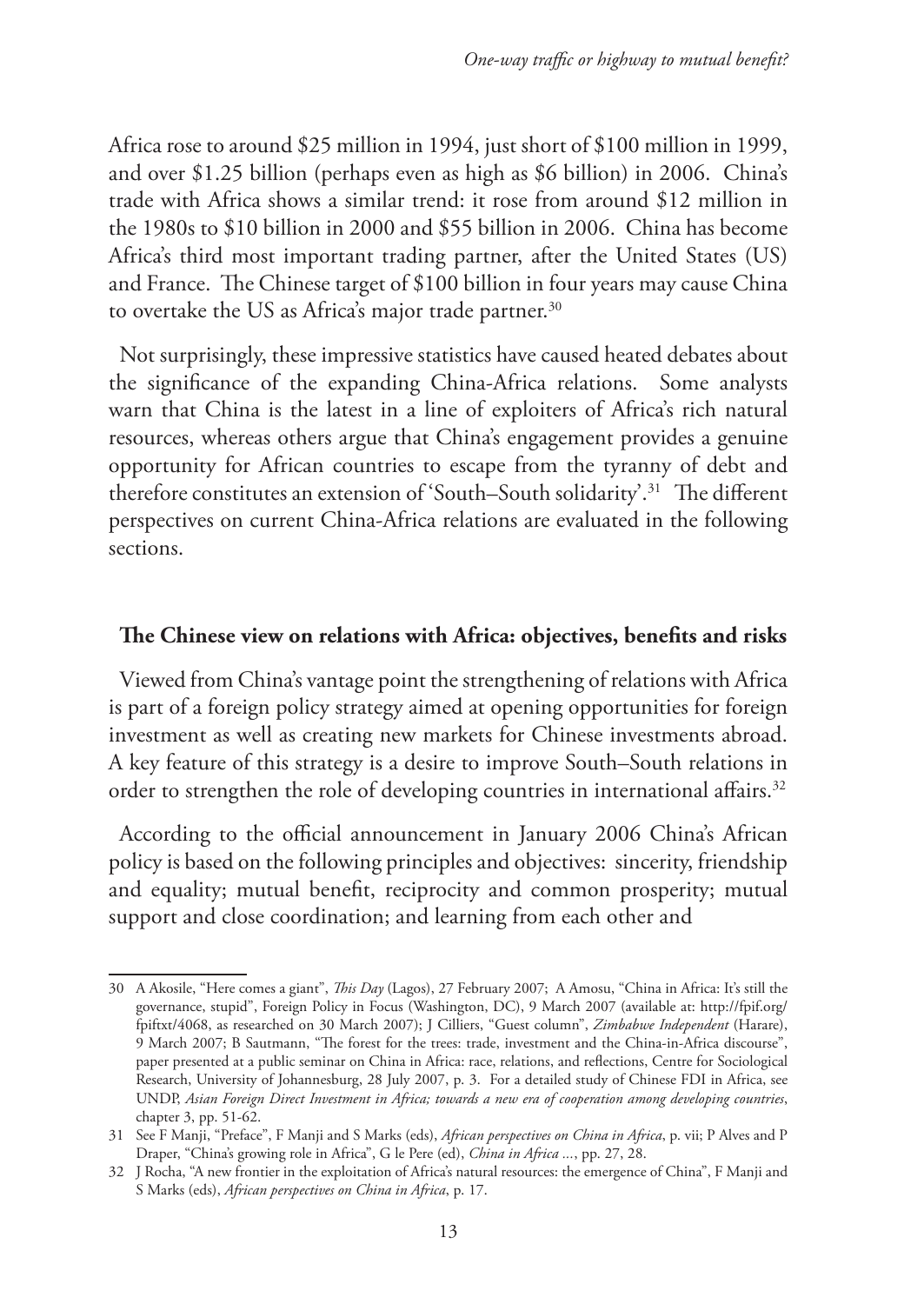seeking common development.<sup>33</sup> Rhetorics in Chinese policy documents on relations with Africa include terms such as "solidarity", "equality", "winwin relations", "friendship", "brotherhood" and "mutual trust". A striking feature of Chinese Africa policy statements is their friendly language and "soft power" approach.<sup>34</sup> Have these so-called "motherhood and apple pie" rhetorical expressions been converted into meaningful concepts and have Chinese-African relations moved into the realm of concrete and measurable mutual benefits?

The Chinese African policy provides for comprehensive cooperation between China and Africa in the fields of political and economic relations, education, science, culture,<sup>35</sup> health, social aspects and security.<sup>36</sup>

At the FOCAC summit in Beijing in November 2006 President Hu Jintao announced steps to forge the strategic partnership between China and Africa. The summit approved a three-year action plan to turn these proposed steps into real benefits. The action plan includes: doubling China's 2006 assistance to Africa in three years; setting up a China-Africa Development Fund of \$5 billion to encourage Chinese companies to invest in Africa; providing \$3 billion in preferential loans and \$2 billion in preferential buyers' credits to African countries; cancelling debts of heavily indebted and least developed countries in Africa stemming from Chinese interest-free government loans that have matured; further opening Chinese markets to African exports by increasing the number of products receiving zero-tariff treatment; training 15,000 African professionals; doubling the number of scholarships to Africans to 4,000 per annum; sending 100 senior agricultural and 300 youth volunteers to Africa; building 30 hospitals, 30 malaria-treatment centres and 100 rural schools in Africa; and supporting the African Union (AU) and the New Partnership for Africa's Development (NEPAD).<sup>37</sup> At the summit Chinese companies signed trade deals worth \$1.9 billion with African governments

<sup>33</sup> People's Republic of China, Foreign Ministry, "China's African Policy", 12 January 2006 (available at: http:// www.fmprc.gov.cn/eng/zxxx/t230615.htm as researched on 30 March 2007). See also G Shelton, "China and Africa: advancing South-South co-operation", G le Pere (ed), *China in Africa …* , pp. 110-111.

<sup>34</sup> M Chidause, "China's grand re-entrance into Africa – mirage or oasis?, F Manji and S Marks (eds), *African perspectives on China in Africa*, p. 109.

<sup>35</sup> There are already Confucius Institutes in, amongst others, South Africa, Kenya and Rwanda, where Africans can study the Chinese language and learn more about the Chinese culture.

<sup>36</sup> For details, see People's Republic of China, Foreign Ministry, "China's African Policy", 12 January 2006.

<sup>37</sup> A Akosile, "Here comes a giant", *This Day* (Lagos), 27 February 2007; W Bello, "China provokes debate in Africa", FPIF Column, 9 March 2007; C Onunaiju, "African people won't welcome colonialists – Chinese Minister", *Daily Trust* (Abuja), 13 March 2007; S Marks, "Introduction", F Manji and S Marks (eds), *African perspectives on China in Africa*, p. 1.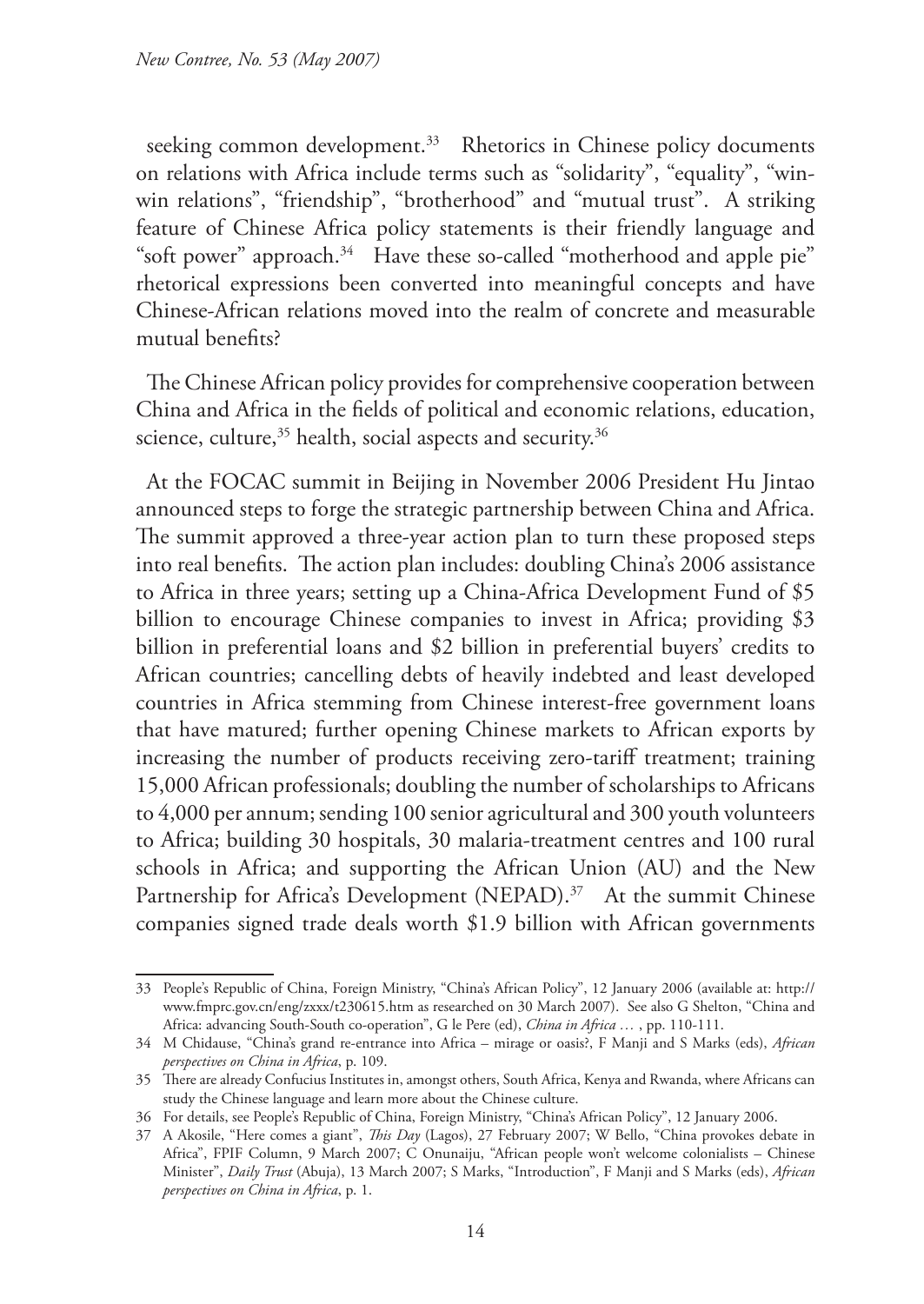and business people.<sup>38</sup> The summit was followed by a two day African trade fair in Beijing, where over 170 enterprises from 23 African countries exhibited their products.<sup>39</sup>

From the above it is clear that the Chinese plan of a strategic partnership with Africa has developed beyond broad strategic objectives to more specific targets of assistance and collaboration. The PRC's main objective in her African policy is to advance her national interest through expanding her geopolitical influence and becoming the dominant extra-regional power, by securing sustained access to Africa's natural resources, making inroads in Africa's expanding markets, enhancing the legitimacy of the "One China" policy in Africa, and establishing new axes for South-South cooperation.<sup>40</sup>

China's strategic partnership with Africa has definitely brought some very obvious economic benefits. The most important benefit to China, the world's second largest oil-consumer, is that African oil-producing countries, and Angola, Nigeria and Sudan in particular, are now supplying more than a third of China's crude oil imports. China needs huge energy supplies to maintain its 8-10 per cent per annum economic growth rate. It imports more than 40 per cent of its daily consumption of 6 million barrels of oil. Therefore, the oil imports from Africa are strategically crucial for the Chinese economy. At the moment African oil exports to China are still much smaller than to Europe or the United States. However, plans to increase these exports are under way, with Chinese companies exploring and drilling for oil in eleven African countries.41

Apart from oil China also gets supplies of minerals and other raw materials from Africa. Chinese imports from Africa include copper, cobalt, timber, platinum, chrome, iron ore, diamonds, uranium, titanium, coal, nickel and

<sup>38</sup> R Callimachi, "China courts Africa with aid, projects" (Associated Press report), *China Digital Times*, 4 January 2007.

<sup>39</sup> S Marks, "Introduction", F Manji and S Marks (eds), *African perspectives on China in Africa*, p. 3.

<sup>40</sup> G le Pere, "Foreword", G le Pere (ed), China in Africa … , p. 13; G Shelton, "*China and Africa*: advancing South-South co-operation", G le Pere (ed), *China in Africa …* , p. 102.

<sup>41</sup> A Amosu, "China in Africa ...", *Foreign Policy in Focus* (Washington, DC), 9 March 2007; J Rocha, "A new frontier in the exploitation of Africa's natural resources ...", F Manji and S Marks (eds), *African perspectives on China in Africa*, p. 21; FM Mwega, "China, India and Africa: prospects and challenges", paper presented at the Global Development Network Annual Conference, Beijing, January 2007, pp. 3-4. For a detailed discussion of the oil issue, see DA Yates, "Chinese oil interests in Africa", G le Pere (ed), *China in Africa* ..., pp. 219-37.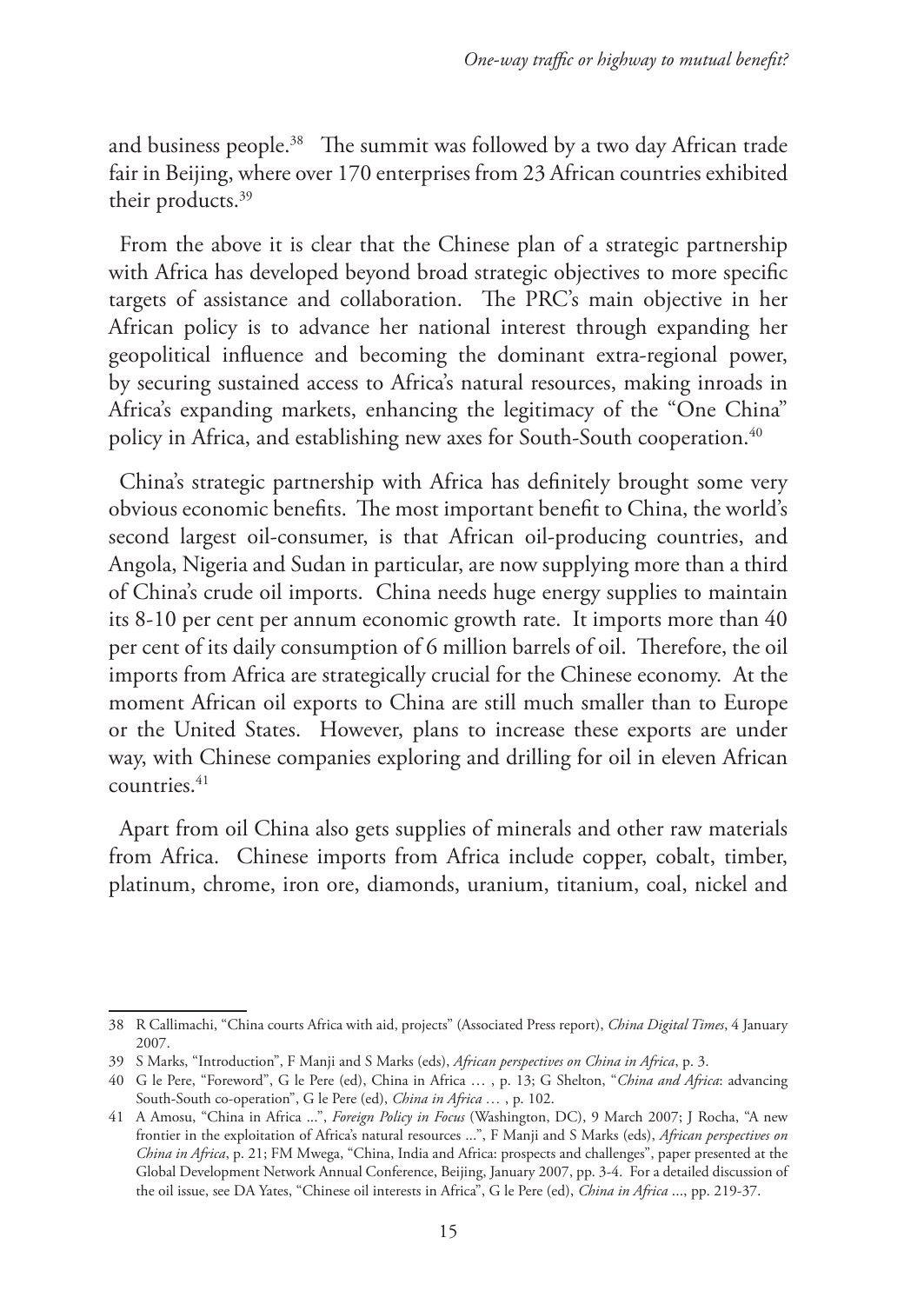aluminium.42 With a population of much more than a billion people and very little natural resources of her own the name of the economic growth game for the PRC is to conclude deals with countries possessing the required natural resources. It is therefore not surprising that in 2004 oil exports accounted for a massive 67.3 per cent of all African exports to China, other raw materials for 18.8 per cent, and manufactured goods for only 10.7 per cent.<sup>43</sup>

Africa, being a large continent with a relatively large population, also provides a market for China's manufactured products. African markets are especially well-suited to cheap Chinese goods. Over 800 Chinese companies, mostly state-owned, now operate in 49 African countries.<sup>44</sup>

Officially the PRC still projects the image of an altruistic partner.<sup>45</sup> Apart from her profitable economic relations with Africa, China has indeed maintained her humanitarian assistance to African states. Since 1964 she has sent more than 15,000 doctors to 47 African countries, who treated about 180 million African patients.<sup>46</sup> China has also dispatched more than 3,000 peacekeepers to participate in twelve UN peacekeeping operations in Africa.<sup>47</sup>

For China there are some risks involved in her African drive. Political instability and conflicts in countries such as Sudan may pose dangers to Chinese investments and Chinese citizens residing there. However, the Chinese government has clearly made its calculations and decided that the benefits are far greater than the risks. Hence the 2006 plan to move ahead energetically in strengthening ties with Africa. Africa, once again, has become the continent of choice for the PRC in terms of expanding foreign relations.

<sup>42</sup> A Akosile, "Here comes a giant", *This Day* (Lagos), 27 February 2007; A Amosu, "China in Africa ...", Foreign *Policy in Focus* (Washington, DC), 9 March 2007; B Sautmann, "The forest for the trees: trade, investment and the China-in-Africa discourse", paper presented at a public seminar on China in Africa: race, relations, and reflections, Centre for Sociological Research, University of Johannesburg, 28 July 2007, p. 3. For a detailed study of Chinese FDI in Africa, see UNDP, *Asian Foreign Direct Investment in Africa; towards a new era of cooperation among developing countries*, chapter 3, pp. 4-5.

<sup>43</sup> E Aryeetey, "The new global demand for natural resources: opportunities for structural transformation in Africa", paper presented at the Global Development Network Annual Conference, Beijing, January 2007, slide 12.

<sup>44</sup> A Amosu, "China in Africa ...", *Foreign Policy in Focus* (Washington, DC), 9 March 2007.

<sup>45</sup> See for example the remarks of the PRC's ambassador to South Africa: Liu Guijin, "A peacefully rising China, new opportunities for Africa", G le Pere (ed), *China in Africa* ..., p. 16.

<sup>46</sup> D Thompson, "China's soft power in Africa: From the 'Beijing consensus' to health diplomacy", *China Brief*  (Jamestown Foundation), 13 October 2005.

<sup>47</sup> W He, "Africa: China's top priority", *Beijing Review* 49(44), 2 November 2006, p.16.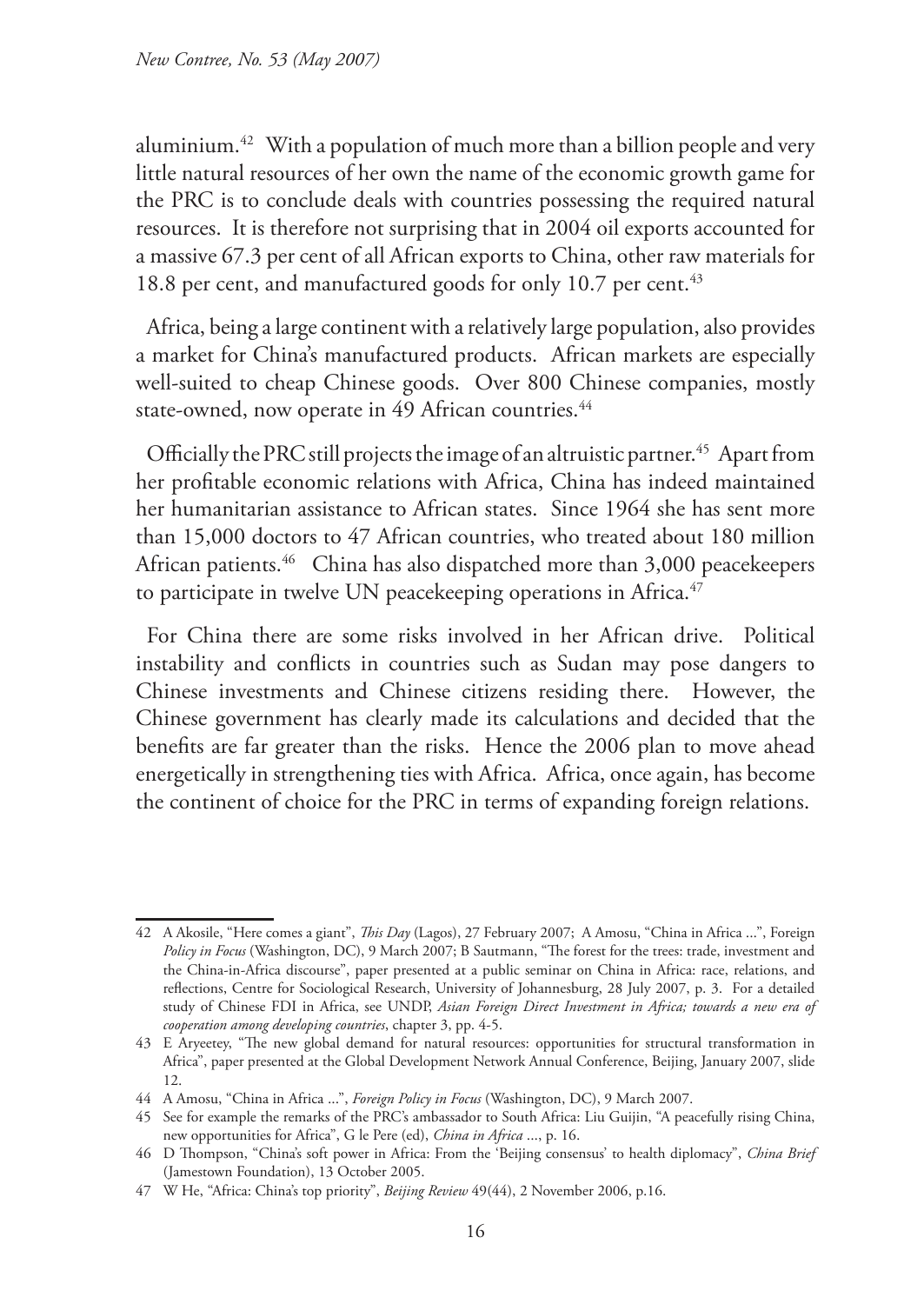# **The African perspective: dangers and potential advantages of the Chinese connection**

Stronger relations with Africa will increase China's sphere of influence and will change the traditional patterns of Western dominance over African affairs, thereby constituting a challenge to Western hegemony. What is very obvious in the international media in response to this challenge, is that some sections of the Western-controlled media are trying to demonise the People's Republic of China as a self-interested state that only wishes to exploit Africa for its own economic benefit in a colonial type of way.

## **The anti-Chinese viewpoint is based on the following arguments:**

- The extraction of oil, minerals and other raw materials from Africa by China perpetuates colonial-style power relations. A foreign big power exploits African resources for its own economic advancement, without the training and technology transfers to empower Africans to process and take control over their own vast natural resources.
- Chinese soft credit loans to Africa put new debt burdens on African states and may jeopardise attempts by the G8 to end the debt cycle through debt holidays.<sup>48</sup>
- China dumps large quantities of its own cheap manufactured products, often counterfeit goods, on Africa, thereby destroying sectors of the African manufacturing industries, which cannot compete successfully with the cheap Chinese products. As a result of this as many as hundreds of thousands of African jobs have been lost. The manufacturing industry and ready access to African markets of a country such as South Africa may be decimated by the flood of low-priced Chinese goods.<sup>49</sup>
- Relations between China and certain African countries take the form of a "conspiracy of silence" on human rights abuses and anti-democratic practices.

<sup>48</sup> SAPA (South African Press Association), "Afrika gemaan oor China. Lenings kan 'n nuwe skuldkrisis begin", *Sake24*, 21 May 2007.

<sup>49</sup> E Aryeetey, "The new global demand for natural resources ...", slide 18; *Africa Foreign Investor Survey*, 2005 cited in LP Nyuylime, "Asian investors penetrate Africa", *Cameroon Tribune* (Yaoundé), 8 March 2007; G le Pere, "Foreword", G le Pere (ed), *China in Africa* … , p. 14. See B Sautmann, "The forest for the trees: B Sautmann, "The forest for the trees: trade, investment and the China-in-Africa discourse", paper presented at a public seminar on China in Africa: race, relations, and reflections, Centre for Sociological Research, University of Johannesburg, 28 July 2007, p. 3. For a detailed study of Chinese FDI in Africa, see UNDP, *Asian Foreign Direct Investment in Africa; towards a new era of cooperation among developing countries*, chapter 3, pp. 14-19 for a discussion of allegations that the PRC is destroying the textile and clothing industry in Africa.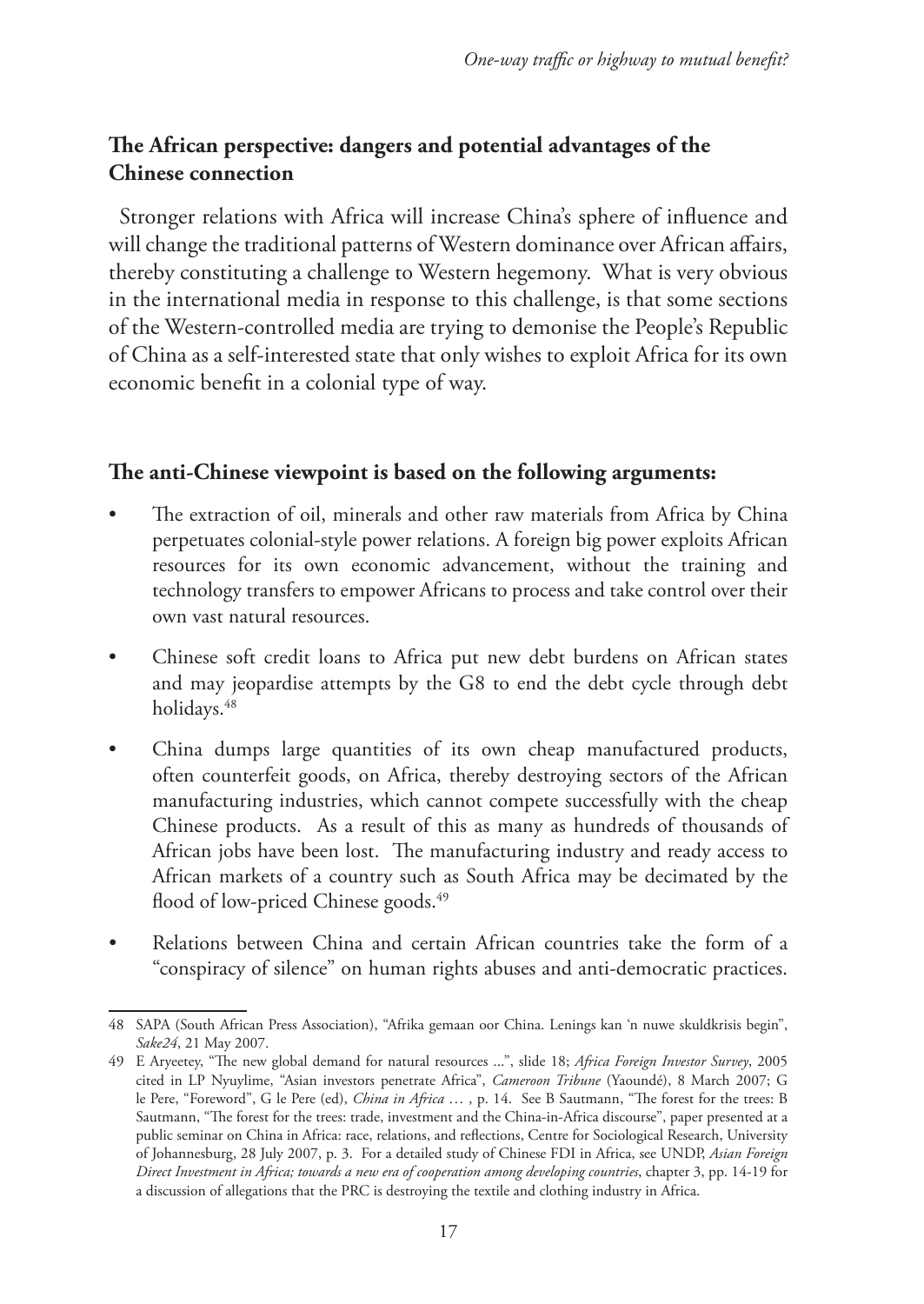China has not endorsed codes of conduct in international economic relations, such as the Extractive Industries Transparency Initiative (which requires full public disclosure of transactions) and the Equator Principles (a code of social and environmental standards). Usually the Chinese do not follow the NEPAD guideline for investors to insist on democracy and respect for human rights, but only want to know whether the African country can supply the natural resources that they need. Chinese loan and aid programmes contribute to consolidating the rule of non-democratic elites in the case of non-accountable governments, e.g. those in Sudan and Zimbabwe.<sup>50</sup> China's unwillingness to insist on commitment to democracy, good governance and respect for human rights as a precondition for development assistance may derail international attempts to foster good governance in Africa.<sup>51</sup>

There is of course no single "African view" about China, but rather a diversity of popular and elite views in different parts of the continent. Because no results of empirical research into contemporary African perceptions about China are available it would be risky to generalise about these perceptions. What can safely be stated is that, in response to the shift in focus from ideology to trade in Beijing's approach to relations with Africa, the dominant image of China in the African mind has also changed from ally against colonialism and Western domination to emerging economic giant and business partner.<sup>52</sup>

Many Africans view China as having the potential to bring either great promise or great harm. The China-bashing in the Western press is sometimes echoed in the African media. There is definitiely some support in Africa for the anti-Chinese viewpoint. At the Seventh World Social Forum, held in Nairobi, Kenya in January 2007, Humphrey Pole-Pole of the Tanzanian Social Forum told the Chinese participants:

First, Europe and America took over our big businesses. Now China is driving our small and medium entrepreneurs to bankruptcy. You don't even contribute to employment because you bring in your own labor.<sup>53</sup>

<sup>50</sup> For detailed accounts of the PRC's allegedly exploitative relationship with these two African states, see A Askouri, "China's investment in Sudan: displacing villages and destroying communities", F Manji and S Marks (eds), *African perspectives on China in Africa*, pp. 71-86; JB Karumbidza, "Win-win economic cooperation: can China save Zimbabwe's economy?", F Manji and S Marks (eds), *African perspectives*..., pp. 87-105.

<sup>51</sup> P Du Toit, "Industriële revolusie (II); Dit moet kom vir China Bpk., sê sy direksie", *Beeld*, 20 July 2007; J Rocha, "A new frontier in the exploitation of Africa's natural resources ...", F Manji and S Marks (eds), African perspectives on China in Africa, p. 16; N Obiorah, "Who's afraid of China in Africa? …, F Manji and S Marks (eds), *African perspectives* ..., p. 47; G le Pere, "Foreword", G le Pere (ed), China in Africa … , p. 14; B Sautmann, "The forest for the trees … ", p. 2.

<sup>52</sup> N Obiorah, "Who's afraid of China in Africa? …, F Manji and S Marks (eds), *African perspectives* ..., p. 39.

<sup>53</sup> W Bello, "China provokes debate in Africa", *FPIF Column*, 9 March 2007.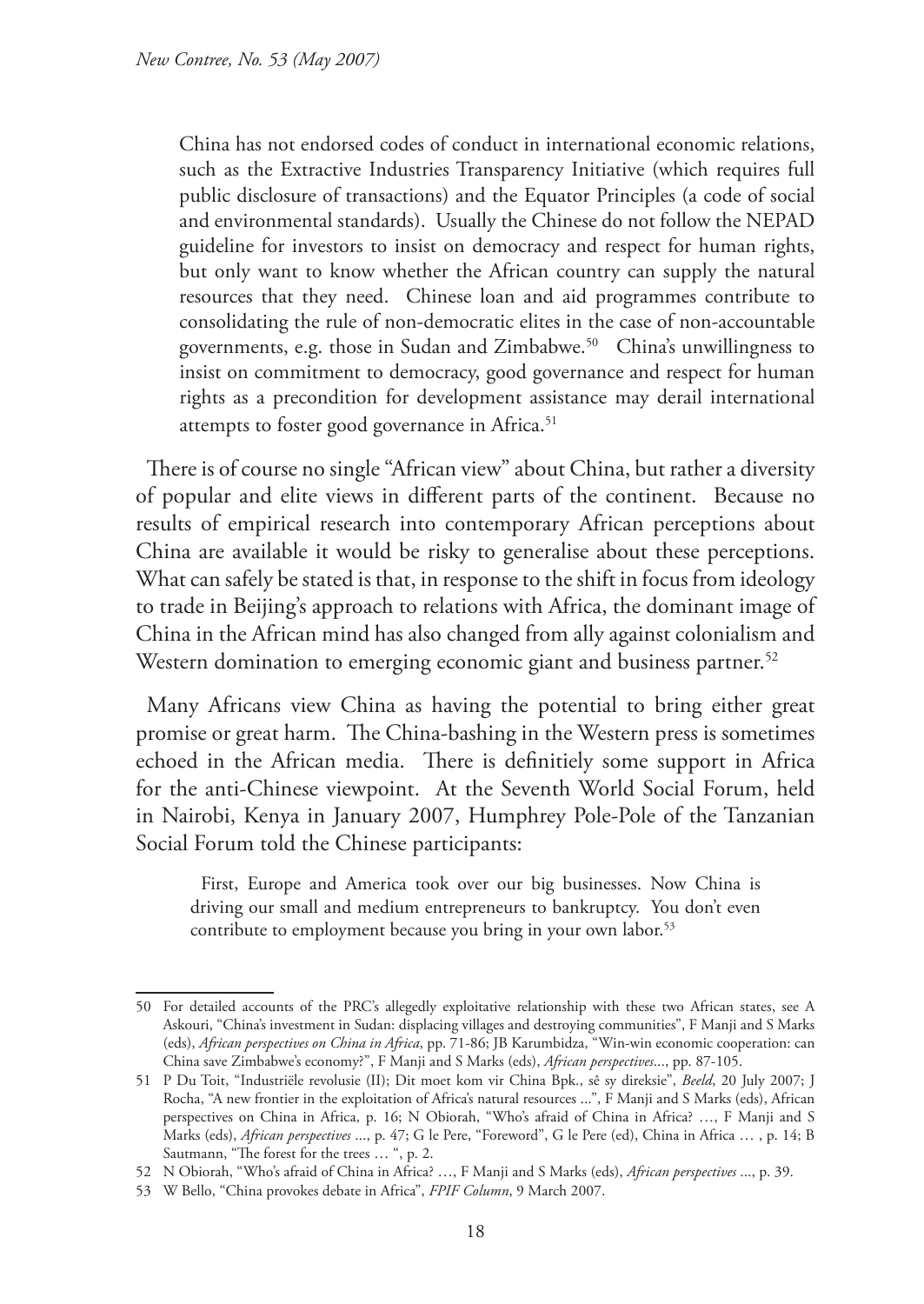Although the Chinese government strongly refutes any accusations of colonialist intentions in Africa and issued "nine principles" for ethical conduct by Chinese enterprises investing overseas, the arguments of their critics of course do contain an element of truth. China, in the same way as any other state, would certainly not be interested in strengthening ties with Africa if there were no substantial economic and political benefits for herself in it.

China does not try to keep it a secret that the "no strings attached" approach to relations with Africa is specifically designed to side-step "neo-liberal" objectives, such as transparency, accountability and rule of law. Among the top recipients of Chinese FDI in Africa are countries with poor governance and human rights records. In fact, Chinese investments sometimes go hand in hand with what is regarded as corruption and instability. Chinese negotiators are, according to Transparency International's International Bribe Payers Index (last published in October 2006), more than willing to pay bribes to secure deals. Furthermore, in the new millennium China has become the third largest arms supplier to Africa (after Russia and Germany) and Chinese weapons are used in active conflicts, such as in Sudan and the Great Lakes region. There have also been reports of bad labour practices by Chinese companies, which disregard minimum wage requirements and enforce unsatisfactory conditions of employment at their African operations.<sup>54</sup>

But, of course, China is not the only culprit in this regard. Supporters of growing links between China and Africa rightly point out that the record of the United States and European powers in their relations with Africa is far from good. Western countries have also exploited African resources to the detriment of African populations for their own economic benefit and they have also propped up dictators in Africa. Therefore, it seems hypocritical of Western states to level accusations at the Chinese about how they are approaching Africa.<sup>55</sup>

Despite the danger that Africa may be at the wrong end of economic exploitation again, most African leaders have welcomed China's renewed

<sup>54</sup> X Qin, "Summit new peak in China-Africa relations", *China Daily*, 31 October 2006, p. 4; B Weidlich, "Chinese companies pay below minimum wage", *The Namibian*, 7 March 2007.

<sup>55</sup> J Butty, "Report on China-Africa summit", *Voice of America*, Washington, DC, 1 November 2006; B Sautmann, "The forest for the trees: B Sautmann, "The forest for the trees: trade, investment and the China-in-Africa discourse", paper presented at a public seminar on China in Africa: race, relations, and reflections, Centre for Sociological Research, University of Johannesburg, 28 July 2007, p. 3. For a detailed study of Chinese FDI in Africa, see UNDP, *Asian Foreign Direct Investment in Africa; towards a new era of cooperation among developing countries*, chapter 3, p. 26; KK Prah, "Africa and China: then and now", interview with P Burnett, F Manji and S Marks (eds), *African perspectives* ..., p. 57.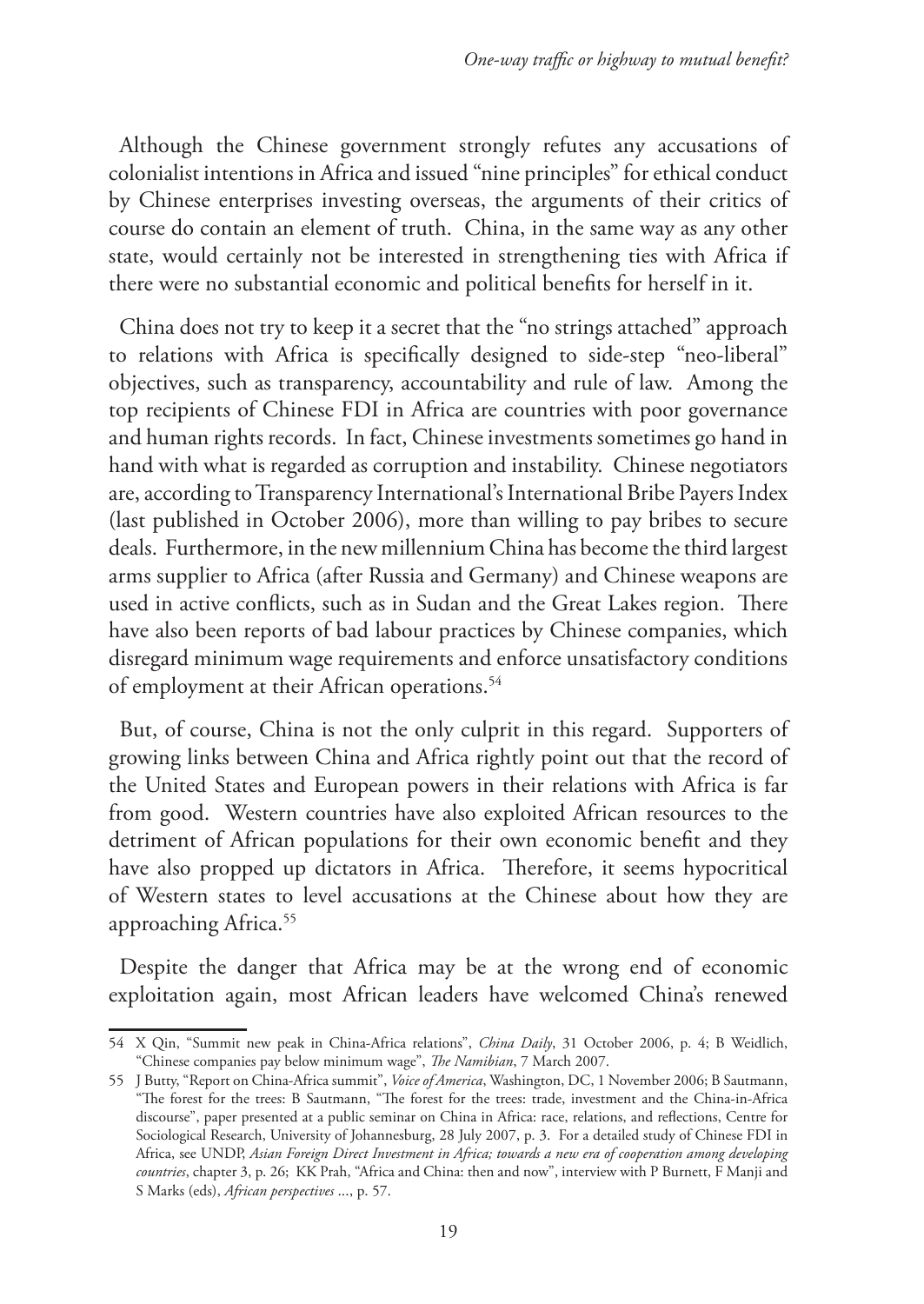strategic partnership with the continent as a positive opportuniy for mutual benefits. After a period of economic decline, with negative GDP growth from the 1970s to the early 1990s, several African countries have had economic growth rates above 5 per cent in the last number of years. There is hope that the economic relations with a booming China may further boost the economic recovery in Africa.

Egyptian President Hosni Mubarak referred to the new strategic partnership between China and Africa, announced at the Beijing summit in November 2006, as "the shared desire and independent choice of China and Africa".56 Several other African leaders have welcomed closer ties with China in glowing terms. President Olusegun Obasanjo described Chinese investments in Nigeria as part of the overall reform of the national economy and a "fresh economic breeze". He said that his country could benefit from China's experience as an emerging super power.<sup>57</sup> South Africa's President Thabo Mbeki, in his typically cautious manner, wrote in his weekly newsletter that Africa's closer ties with China were a response to the realities of the world economy. Mbeki, who had earlier warned China to stop dumping goods in Africa, applauded China for extending a genuine hand of friendship and partnership, and accused the critics of the China-Africa partnership of seeing evil in something that was manifestly good.<sup>58</sup>

There are a number of potential advantages for Africa in a closer relationship with China, which have been reflected in the Chinese and African media:

- China is willing to invest in projects in Africa from which other investors have shied away.59
- African countries producing the oil, minerals and other raw materials required by China, can earn large and growing amounts of foreign exchange in trade with China. Currently 60 per cent of Sudan's and 35 per cent of Angola's oil exports go to China. China is now the second largest importer of oil in

<sup>56</sup> Cited in Xinhua News Agency, "China-Africa relations advance to new stage in 2006", *People's Daily Online*, December 2006.

<sup>57</sup> Cited in A Akosile, "Here comes a giant", *This Day* (Lagos), 27 February 2007.

<sup>58</sup> Cited in Xinhua News Agency, "South Africa's Mbeki defends China-Africa relations", *China Daily*, 12 November 2006.

<sup>59</sup> An example is the Belinga iron ore deposit in Gabon, which is now being developed on a grand scale by China although Western investors have been reluctant to take the risk. A Amosu, "China in Africa ...", *Foreign Policy in Focus* (Washington, DC), 9 March 2007.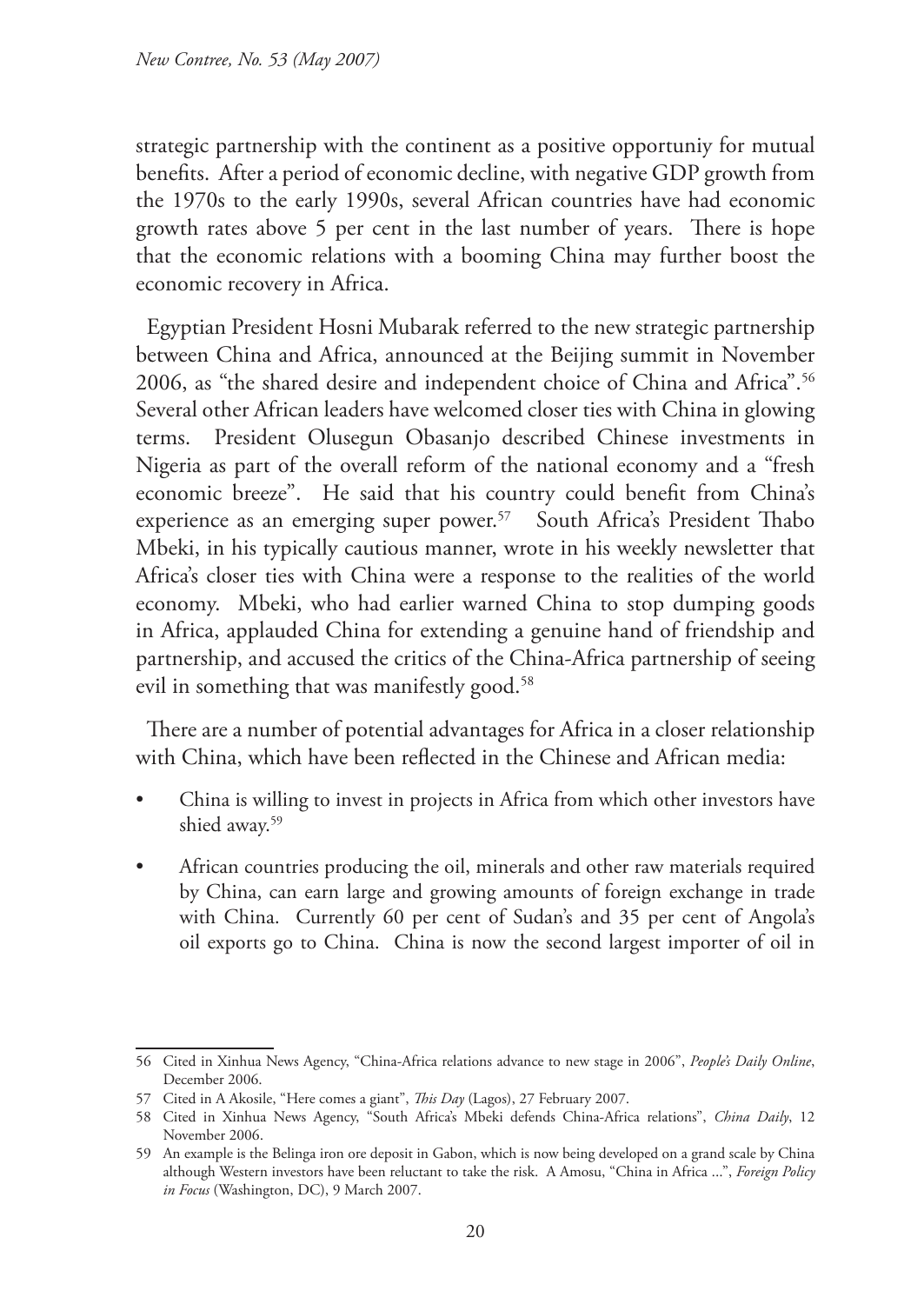the world, but is expected to become the largest.<sup>60</sup>

- China's rapidly growing economy has contributed significantly to the increasing demand for commodities and higher prices, which has brought enormous benefits for African countries in the form of improved terms of trade. China may even be regarded as a major driver of Africa's recent economic growth, because her trade with Africa is calculated to have been responsible for as much as 20 per cent of this growth. Eventually trade with China may prove to be crucial in breaking the outflow of capital from Africa.<sup>61</sup>
- China's statist economy enables her to offer one-stop deals in exchange for natural resources. In return for oil, minerals and other raw materials the Chinese offer a broad-spectrum "package deal" to African partners, featuring a mix of soft loans, investment, technical expertise, training, scholarships, infrastructure projects (stadiums, roads, railways, dams, etc.) and other "add-ons". China has become the pre-eminent infrastructure builder in Africa.<sup>62</sup>
- Africa has not seen investment and trade of the size now brought by China in all the post-independence years. China has concluded bilateral trade and investment agreements with 75 per cent of the African countries. With the largest population in the world and one of the fastest-growing economies China offers huge market outlets to African products. It is evident that more and more of the developing world's trading opportunities will be in China. It is expected that the economy of the PRC will continue to grow at a rate of

<sup>60</sup> W Bello, "China provokes debate in Africa", FPIF Column, 9 March 2007; A Amosu, "China in Africa ...", Foreign Policy in Focus (Washington, DC), 9 March 2007; A Akosile, "Here comes a giant", *This Day* (Lagos), 27 February 2007; D Dollar, "Asian century or multi-polar century?", p. 19; IA Elbadawi, "Third plenary on Global Hunger for Natural Riches: Opportunities for Structural Transformation in Africa and the Middle East", paper presented at the Global Development Network Annual Conference, Beijing, January 2007, slide 3.

<sup>61</sup> J Rocha, "A new frontier in the exploitation of Africa's natural resources ...", F Manji and S Marks (eds), *African perspectives* ..., p. 24; P Alves and P Draper, "China's growing role in Africa", G le Pere (ed), *China in Africa*  ..., p. 22; IA Elbadawi, "Third plenary on Global Hunger for Natural Riches: Opportunities for Structural Transformation in Africa and the Middle East", paper presented at the Global Development Network Annual Conference, Beijing, January 2007, slides 3 and 21; FM Mwega, "China, India and Africa: prospects and challenges", paper presented at the Global Development Network Annual Conference, Beijing, January 2007, p. 6; H Campbell, "China in Africa: challenging US global hegemony", F Manji and S Marks (eds), *African perspectives* ..., p. 122; B Sautmann, "The forest for the trees: B Sautmann, "The forest for the trees: trade, investment and the China-in-Africa discourse", paper presented at a public seminar on China in Africa: race, relations, and reflections, Centre for Sociological Research, University of Johannesburg, 28 July 2007, p. 3. For a detailed study of Chinese FDI in Africa, see UNDP, *Asian Foreign Direct Investment in Africa; towards a new era of cooperation among developing countries*, chapter 3, p. 4.

<sup>62</sup> A Amosu, "China in Africa ...", Foreign Policy in Focus (Washington, DC), 9 March 2007; S Marks, "Introduction", F Manji and S Marks (eds), *African perspectives* ..., p. 7; B Sautmann, "The forest for the trees: B Sautmann, "The forest for the trees: trade, investment and the China-in-Africa discourse", paper presented at a public seminar on China in Africa: race, relations, and reflections, Centre for Sociological Research, University of Johannesburg, 28 July 2007, p. 3. For a detailed study of Chinese FDI in Africa, see UNDP, *Asian Foreign Direct Investment in Africa; towards a new era of cooperation among developing countries*, chapter 3, p. 6; J Rocha, "A new frontier in the exploitation of Africa's natural resources ...", F Manji and S Marks (eds), *African perspectives* ..., p. 24.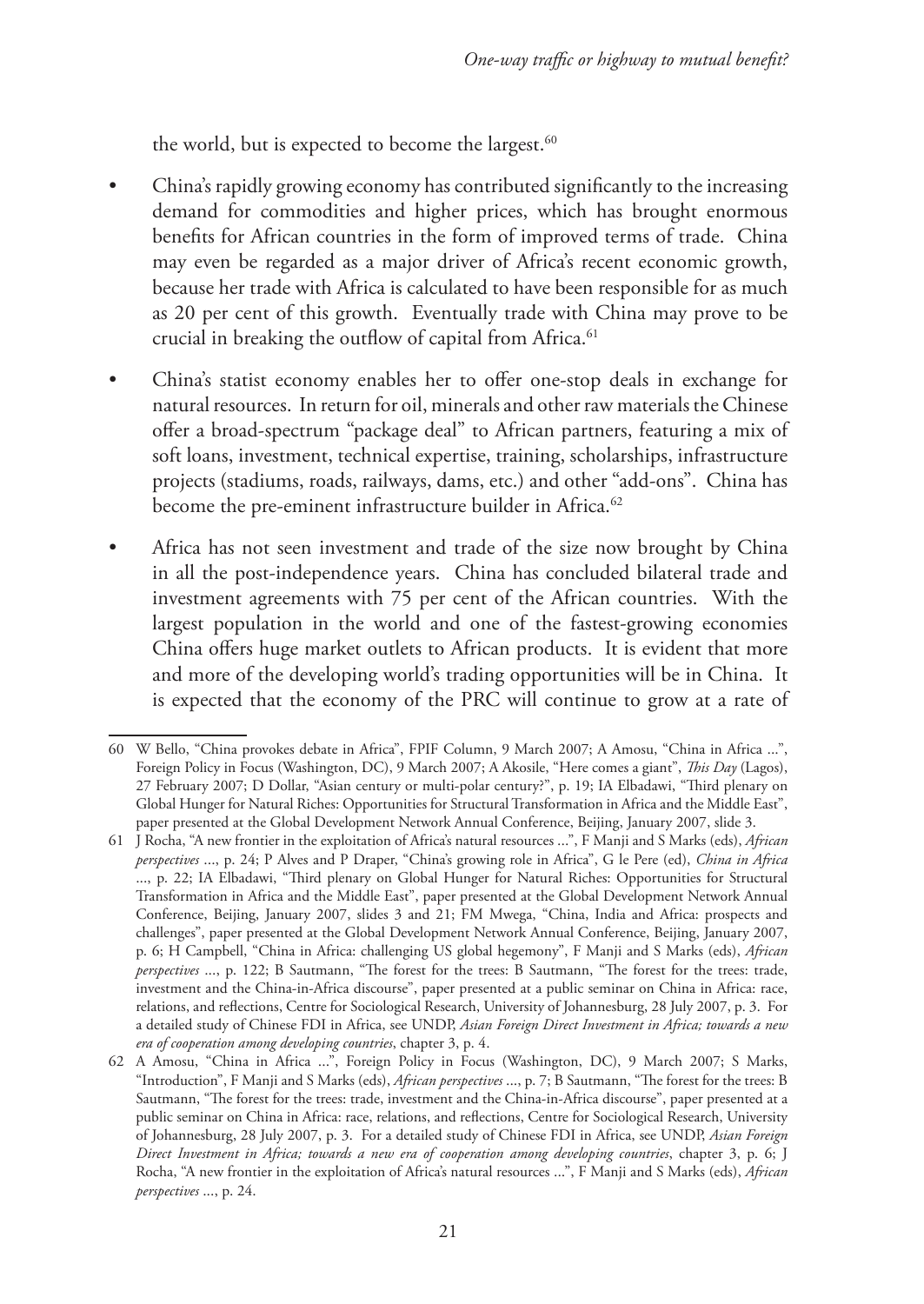about 5-7 per cent per year and will constitute an even greater share of global

economic growth than in the previous fifteen years.<sup>63</sup>

- The affordability of Chinese imports is a benefit, especially to consumers with low income in Africa.<sup>64</sup>
- To those African states that are not ready to introduce the political and economic reforms demanded by Western donors, China's pragmatic approach to economic relations, premised on non-interference in each other's domestic affairs, is preferable to Western conditionality, demanding democracy, accountability and human rights as conditions for economic relations. The Chinese are regarded as being easy to do business with, because they do not insist on preconditions, benchmarks and environmental impact assessments. China's avoidance of conditionality means that she can move fast to produce visible results. However, to call it a "no strings attached" approach, as the Chinese like to do, is misleading, because the PRC insists on an affirmation of her "One China" policy before she would be prepared to conclude diplomatic relations with another state. Also Chinese loans often have attached to them "conditionalities", e.g. to allow Chinese firms access to Africa resources, the repatriation of profits and the use of Chinese labour.<sup>65</sup>
- The PRC, fast becoming a major investor in the developing world, has identified four areas – industrial processing, infrastructure, agriculture and natural resources - in which she will encourage investment in Africa. Chinese

<sup>63</sup> A Amosu, "China in Africa ...", Foreign Policy in Focus (Washington, DC), 9 March 2007; D Dollar, "Asian century or multi-polar century?", paper presented at the Global Development Network Annual Conference, Beijing, January 2007, p. 7; A Hussain, N Stern and J Stiglitz, "Chinese reforms from a comparative perspective", G le Pere (ed), *China in Africa* ... , p. 54; LY Yueh, "Perspectives on China's economic growth: prospects and wider impact", paper presented at the Global Development Network Annual Conference, Beijing, January 2007, p. 16; A Hussain, N Stern and J Stiglitz, "Chinese reforms from a comparative perspective", G le Pere (ed), China in Africa ... , p. 79; LA Winters and S Yusuf, "Dancing with giants: China, India and the global economy", paper presented at the Global Development Network Annual Conference, Beijing, January 2007, slides 2, 6 and 20; Ethiopian News Agency, "China-Africa growing relations", *The Ethiopian Herald*, 4 November 2006; D Dollar, "Asian century or multi-polar century?", paper presented at the Global Development Network Annual Conference, Beijing, January 2007, p. 7; A Hussain, N Stern and J Stiglitz, "Chinese reforms from a comparative perspective", G le Pere (ed), *China in Africa* ... , p. 54; LY Yueh, "Perspectives on China's economic growth: prospects and wider impact", paper presented at the Global Development Network Annual Conference, Beijing, January 2007, p. 28; P Alves and P Draper, "China's growing role in Africa", G le Pere (ed), *China in Africa* ..., p. 22; FM Mwega, "China, India and Africa: prospects and challenges", paper presented at the Global Development Network Annual Conference, Beijing, January 2007, p. 2; B Sautmann, "The forest for the trees : trade, investment and the China-in-Africa discourse", paper presented at a public seminar on China in Africa: race, relations, and reflections, Centre for Sociological Research, University of Johannesburg, 28 July 2007, p. 3. For a detailed study of Chinese FDI in Africa, see UNDP, *Asian Foreign Direct Investment in Africa; towards a new era of cooperation among developing countries*, chapter 3, p. 20.

<sup>64</sup> B Sautmann, "The forest for the trees … ", p. 13.

<sup>65</sup> A Amosu, "China in Africa ...", *Foreign Policy in Focus* (Washington, DC), 9 March 2007; J Cilliers, "Guest column", *Zimbabwe Independent* (Harare), 9 March 2007; N Obiorah, "Who's afraid of China in Africa? …, F Manji and S Marks (eds), *African perspectives* ..., pp. 39-40.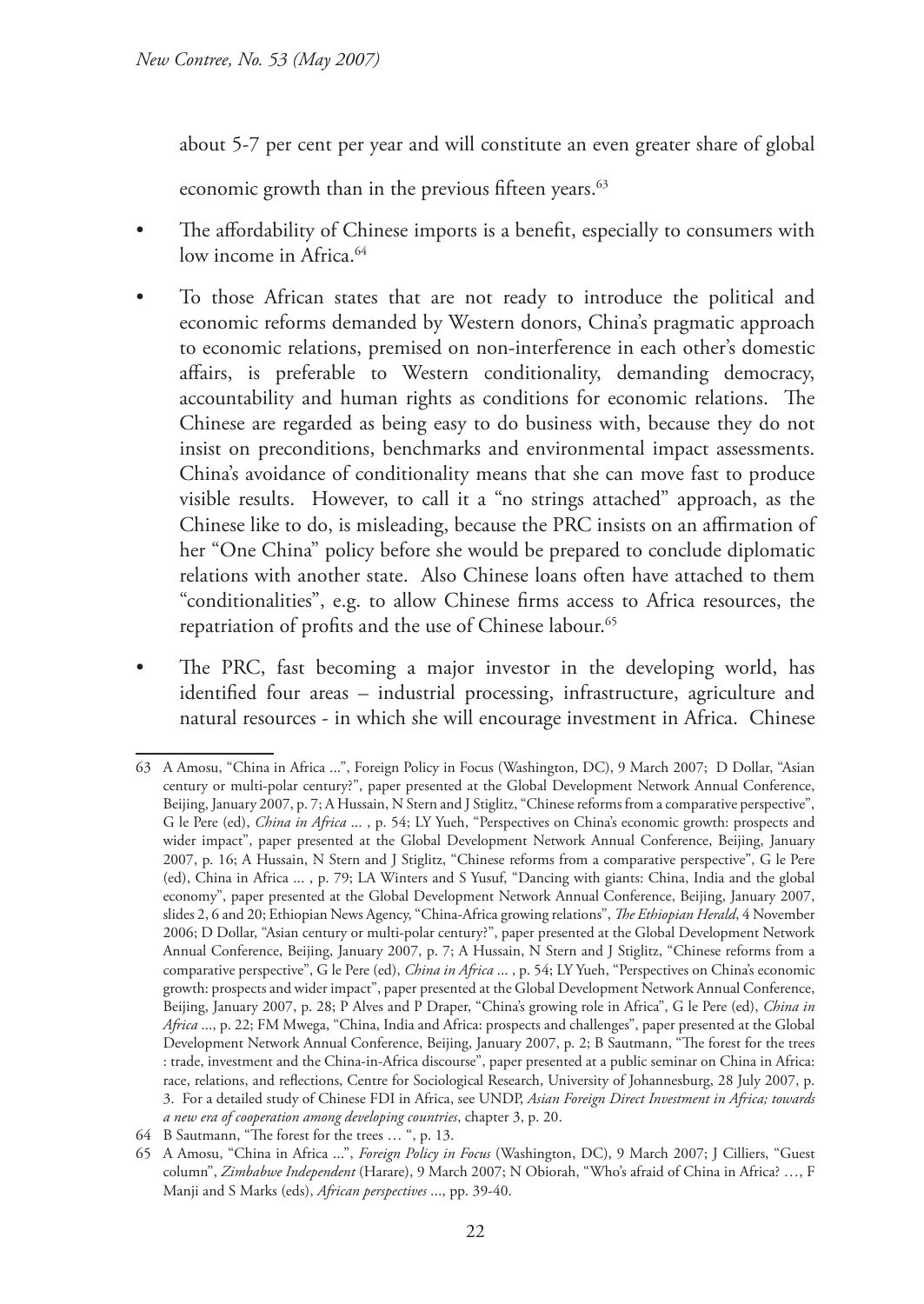investment projects will create job opportunities for Africans.<sup>66</sup>

- China has committed herself to preferential treatment of the most indebted and least developed countries in Africa in the form of debt exemption and zerotariff treatment to some imports.<sup>67</sup>
- China offers training and educational opportunities to young Africans. The PRC has cultural agreements with 42 African countries and 65 cultural exchange programmes in Africa. She has offered scholarships to 10,000 students and seconded more than 400 Chinese professors to African universities.<sup>68</sup>
- Chinese investments of capital and technology may help African countries to unlock the potential of their natural resources.<sup>69</sup>
- Increasing Chinese tourism to Africa will benefit the continent.<sup>70</sup>

From an African perspective there is hope that closer relations with China will bring not only short-term economic benefits, but also long-term strategic advantages in the global context. Both the United States (through the Africa Growth and Opportunity Act) and Europe (through the European Union Strategy for Africa) have tried in recent years to consolidate a measure of control over what is happening on the African continent. Now China has appeared on the scene as another significant factor in Africa's global relations. China's emergence as a major global power is welcomed among many African intellectuals, because they hope that it may herald a return to a multipolar system in which Africa will have more influence than in the present system. General support for political liberalisation and structural adjustment as the route to economic recovery in Africa in the late 1990s has made way for disillusionment among African elites with the ability of Bretton Woodsinspired economic reforms to alleviate or reduce poverty and reverse Africa's

<sup>66</sup> Ethiopian News Agency, "China-Africa growing relations", *The Ethiopian Herald*, 4 November 2006; B Sautmann, "The forest for the trees: trade, investment and the China-in-Africa discourse", paper presented at a public seminar on China in Africa: race, relations, and reflections, Centre for Sociological Research, University of Johannesburg, 28 July 2007, p. 3. For a detailed study of Chinese FDI in Africa, see UNDP, *Asian Foreign Direct Investment in Africa; towards a new era of cooperation among developing countries*, chapter 3, p. 20.

<sup>67</sup> Ethiopian News Agency, "China-Africa growing relations", *The Ethiopian Herald*, 4 November 2006; Liu Guijin, "A peacefully rising China, new opportunities for Africa", G le Pere (ed), *China in Africa* ..., p. 17; P Alves and P Draper, "China's growing role in Africa", G le Pere (ed), *China in Africa* ..., p. 22.

<sup>68</sup> KK Prah, "Africa and China: then and now", interview with P Burnett, F Manji and S Marks (eds), *African perspectives* ..., p. 60; Liu Guijin, "A peacefully rising China, new opportunities for Africa", G le Pere (ed), *China in Africa* ..., pp. 17-18.

<sup>69</sup> Ethiopian News Agency, "China-Africa growing relations", *The Ethiopian Herald*, 4 November 2006; B Sautmann, "The forest for the trees … ", p. 2.

<sup>70</sup> See e.g. L Ying, *"The development of Chinese tourism in South Africa: a historical perspective to 2005"* (MHCS thesis, University of Pretoria, 2006).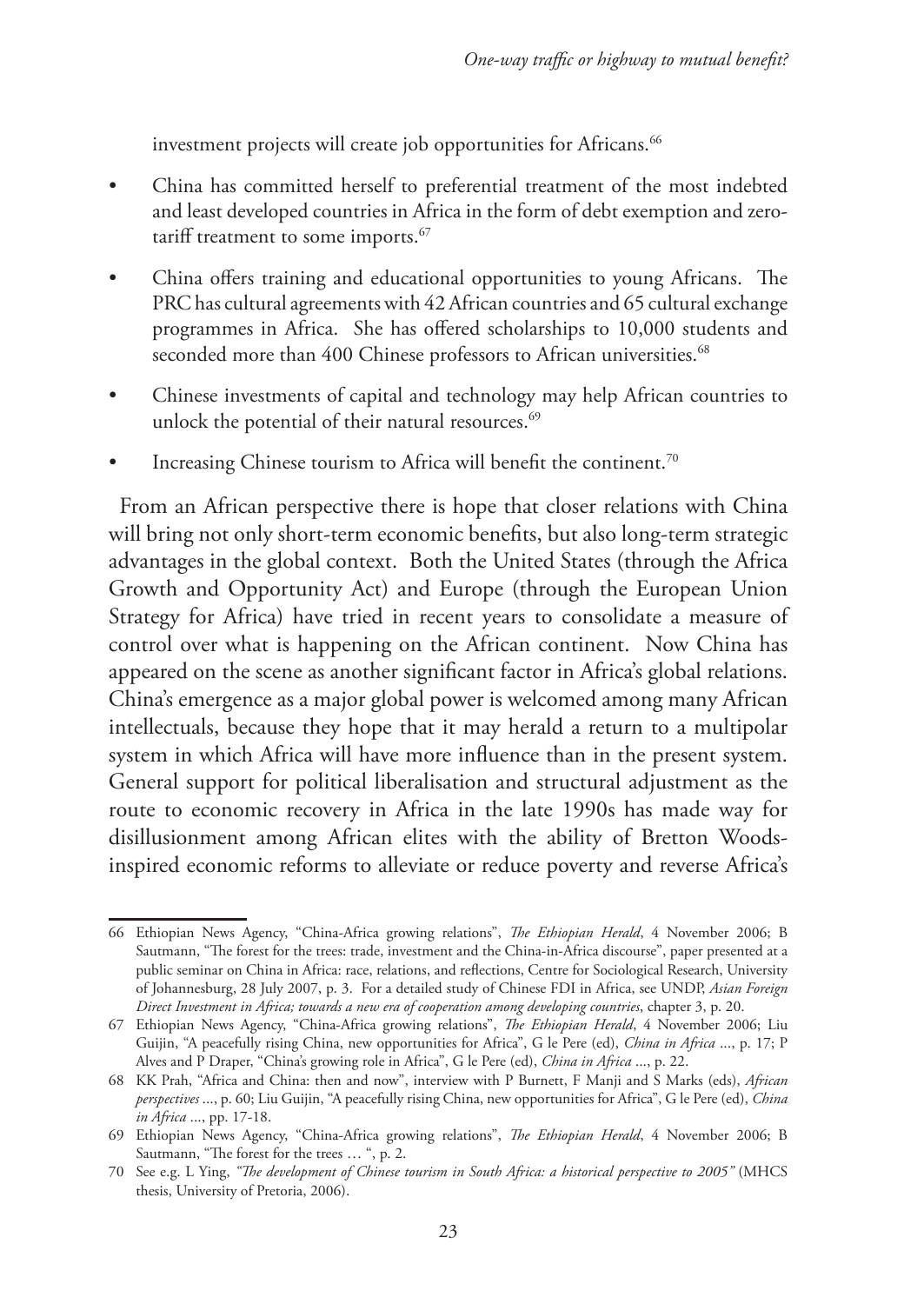economic marginalisation. There is also growing resistance to the donor conditionalities contained in the type of "structural adjustment", "economic recovery" and "poverty reduction" programmes prescribed by Western donors and international financial institutions. The slow pace of delivery on international commitments by Africa's traditional development partners to increase overseas development assistance to Africa has caused dissatisfaction in Africa. Closer cooperation with China is seen as an alternative for Africa in efforts to address structural imbalances. China's success in pursuing stateled development reinvigorates African critics of neo-liberal IMF/World Bank policies contained in the Washington consensus. In some African circles China is regarded as living proof of a "successful" alternative to Western political and economic models. The "Chinese model" of economic relations, compared to the conventional Western approach of liberal globalisation, may indeed be more relevant for Africa in areas such as intermediate technology and rural development, because China is also a developing country. In this way the old debate about appropriate paths to Africa's development has been re-ignited by China's emergence as a major global power.<sup>71</sup>

Figure 2 summarises the potential gains and losses for both sides in China-Africa relations:

|                  | Risks and threats                                                                                                                                                                   | <b>Advantages and opportunities</b>                                                                                                                                                                        |
|------------------|-------------------------------------------------------------------------------------------------------------------------------------------------------------------------------------|------------------------------------------------------------------------------------------------------------------------------------------------------------------------------------------------------------|
| <b>For China</b> | • Political instability and<br>conflict in Africa Safety<br>of Chinese personnel in<br>Africa Western pressure<br>• Safety for Chinese<br>personnel in Africa<br>• Western pressure | • African diplomatic support in UN<br>• Reliable oil supplies<br>• Supplies of minerals and raw materials<br>• African markets for Chinese products<br>• Investment opportunities for Chinese<br>companies |

|  |  |  |  | Risks and advantages for both sides in China-Africa relations |  |
|--|--|--|--|---------------------------------------------------------------|--|
|--|--|--|--|---------------------------------------------------------------|--|

<sup>71</sup> J Rocha, "A new frontier in the exploitation of Africa's natural resources ...", F Manji and S Marks (eds), *African perspectives* ..., p. 17; N Obiorah, "Who's afraid of China in Africa? …", F Manji and S Marks (eds), *African perspectives* ..., pp. 40-47. See also V Popov, "China's rise, Russia's fall: medium term and long term perspective", paper presented at the Global Development Network Annual Conference, Beijing, January 2007, p. 30; H Campbell, "China in Africa: challenging US global hegemony", F Manji and S Marks (eds), *African perspectives* ..., pp. 119-137.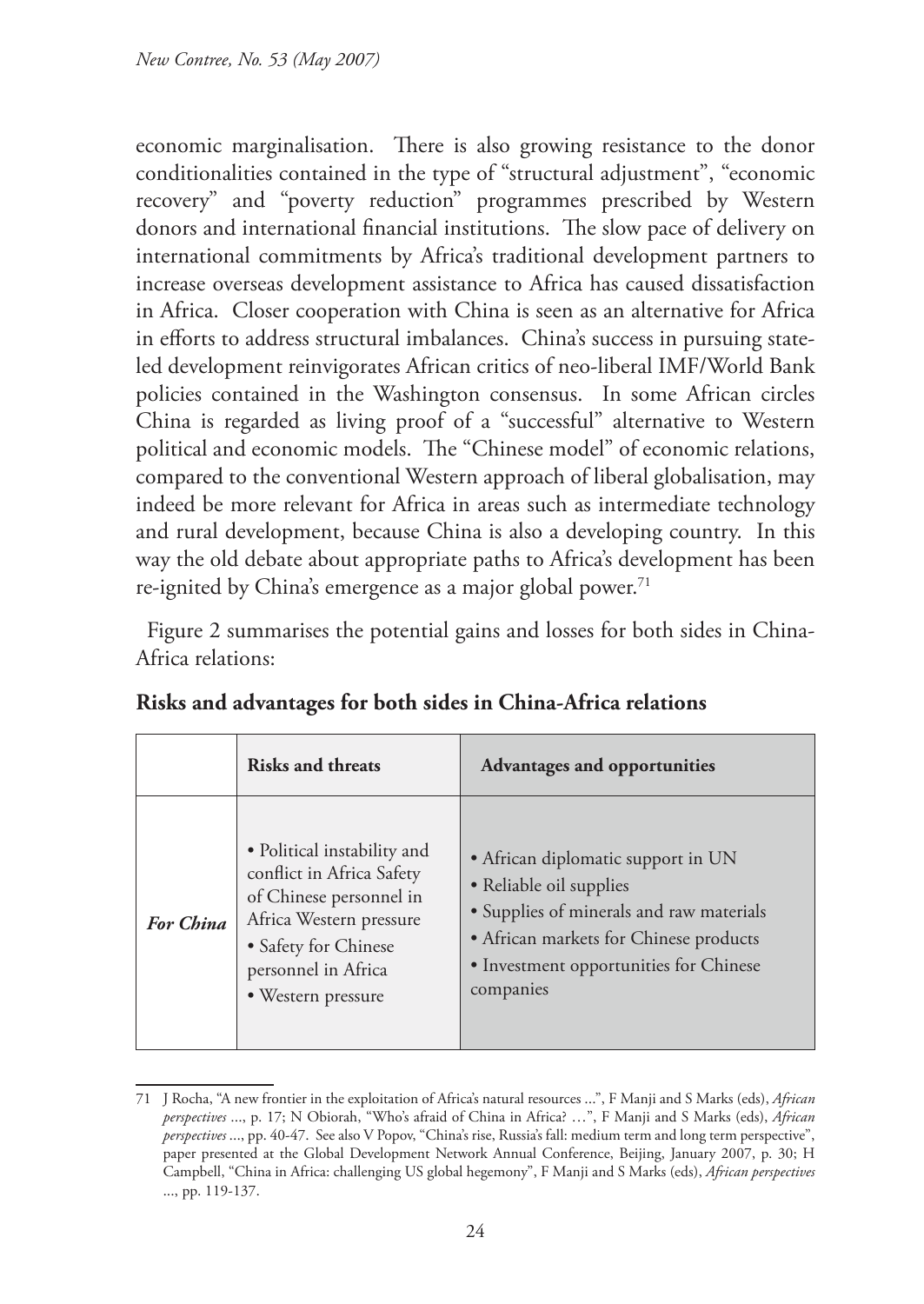| • Export of raw materials<br>and import of manu-<br>factured goods may<br>perpetuate colonial-style<br>power relations<br>• Dumping of cheap<br>Chinese products<br>may threaten African<br>manufacturing industries<br>and cause job losses<br><b>For</b><br>• Soft credit loans may<br>increase debt burden<br>Africa<br>· Authoritarian<br>governments could be<br>propped up at the expense<br>of the strengthening of<br>civil society<br>• Continued militarisation<br>through Chinese arm<br>supplies<br>• Unsatisfactory Chinese<br>labour practices in Africa | • Close ties with an emerging economic<br>giant bring new sources of trade and<br>investment<br>• Huge Chinese markets for oil, minerals,<br>raw materials and agricultural products<br>• Cheap Chinese imports<br>• Foreign investment for development<br>projects with benefits in terms of<br>infrastructure, training and job opportunities<br>• Foreign exchange through increased<br>Chinese tourism<br>· Debt reduction for poorest countries<br>• Chinese humanitarian assistance (medical<br>teams and peacekeeping missions)<br>• Academic/scholarly/educational exchanges |
|------------------------------------------------------------------------------------------------------------------------------------------------------------------------------------------------------------------------------------------------------------------------------------------------------------------------------------------------------------------------------------------------------------------------------------------------------------------------------------------------------------------------------------------------------------------------|--------------------------------------------------------------------------------------------------------------------------------------------------------------------------------------------------------------------------------------------------------------------------------------------------------------------------------------------------------------------------------------------------------------------------------------------------------------------------------------------------------------------------------------------------------------------------------------|
|------------------------------------------------------------------------------------------------------------------------------------------------------------------------------------------------------------------------------------------------------------------------------------------------------------------------------------------------------------------------------------------------------------------------------------------------------------------------------------------------------------------------------------------------------------------------|--------------------------------------------------------------------------------------------------------------------------------------------------------------------------------------------------------------------------------------------------------------------------------------------------------------------------------------------------------------------------------------------------------------------------------------------------------------------------------------------------------------------------------------------------------------------------------------|

**Figure 2**

## **Can Africa seize the opportunity?**

It is clear from the two parts of this article that, on the one hand, the current China-Africa relations have evolved over a period of at least fifty years. Some scholars emphasise the continuities rather than the discontinuities between Maoist and post-Mao China and argue that the foundations for China's economic growth and closer relations with Africa were laid in the Mao period.72 In terms of foreign policy objectives and principles some threads in China-Africa relations can be traced right back to the 1950s. This is evident when the statements by the four generations of CCP leaders are analysed. In political rhetorics the current Chinese leaders often mention the history of close affinity between the Chinese and African peoples since 1949. Thus the current drastic growth in economic relations should not be regarded as

<sup>72</sup> See V Popov, "China's rise, Russia's fall: medium term and long term perspective", paper presented at the Global Development Network Annual Conference, Beijing, January 2007, p. 1; H Campbell, "China in Africa: challenging US global hegemony", F Manji and S Marks (eds), *African perspectives* ..., p. 122.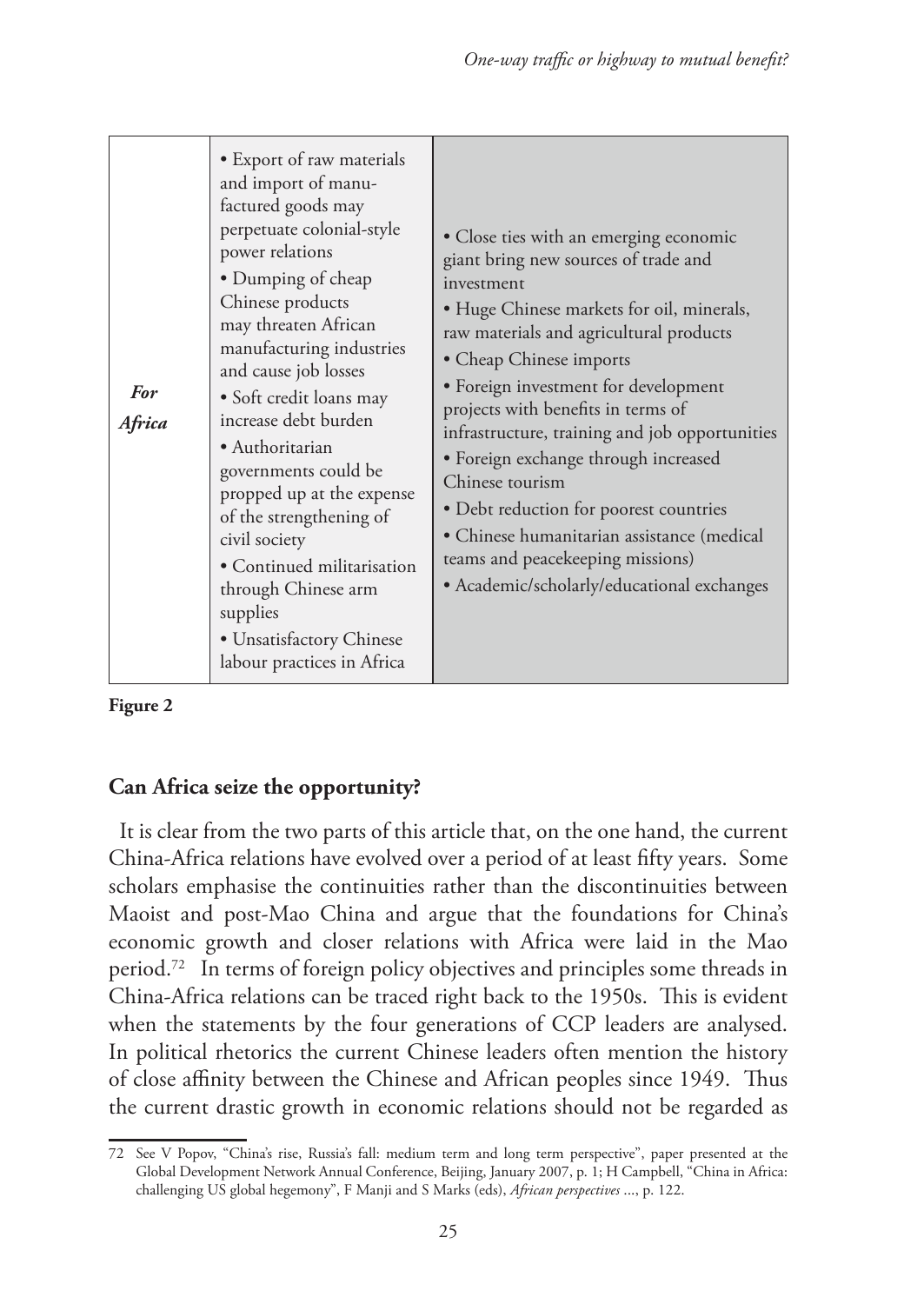altogether unexpected.

On the other hand it is clear that, in terms of the massive increase in the size of economic relations, China-Africa relations in 2007 is an altogether different ball-game from what it used to be, even as recently as ten years ago. The big difference is accounted for by the dramatic change in the PRC's standing as a global actor, because of her economic take-off, which has catapulted her into a position of real global power. This has caused a change of focus in Beijing with regard to African policy. When China was in a position of relative weakness, unable to compete with the superpowers, it was logical that the Chinese leaders would fall back on idealistic ideological arguments in seeking support from other "Third World" countries, including African countries. When the PRC managed to shrug off her economic weakness, the focus shifted to a pragmatic business like approach to China-Africa relations, as indicated in this second part of the article. Because of the changes in Chinese industrial production and the concurrent changes in import and export needs, the Chinese and African economies have become much more complementary than before.

Large argues that the PRC's upgrading of her relations with Africa has become the most important factor in Africa's foreign relations, because

- it has the nature of permanent relations that will persist and deepen
- the huge increase in Chinese trade and investment in Africa is bound to have a significant impact on the continent's political economy and international relations, and
- there is considerable interest in different parts of Africa to apply aspects of China's development experience in their own contexts.73

There is no doubt that China's new African policy provides both opportunities and challenges for economic development in Africa. Links with China have introduced an alternative to the dictates of the Western-oriented international financial institutions and have given African states more room for manoeuvre. Some African leaders see this relationship as an opportunity to escape Western domination and make the West less relevant to Africa.<sup>74</sup>

<sup>73</sup> D Large, "As the beginning ends: China's return to Africa", F Manji and S Marks (eds), *African perspectives* ..., pp. 157-161.

<sup>74</sup> See e.g. H Campbell, "China in Africa: challenging US global hegemony", F Manji and S Marks (eds), *African perspectives* ..., p. 129; M Chidause, "China's grand re-entrance into Africa – mirage or oasis?", F Manji and S Marks (eds), *African perspectives* ..., p. 107.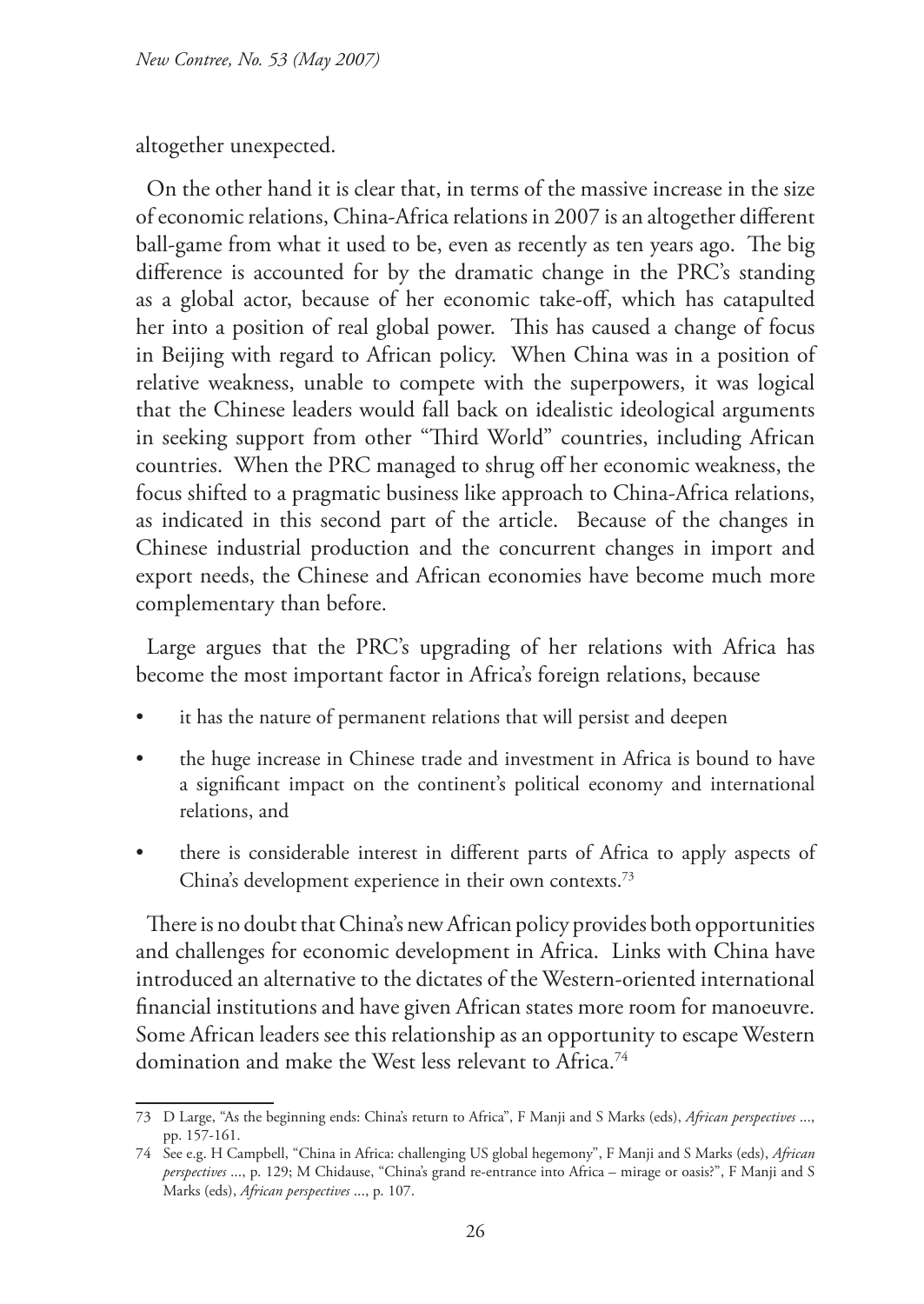# **But will African countries be able to make full use of these opportunities?**

Africa should embrace the opportunities offered by the strategic partnership with China, whilst seeking to preserve and promote its own interests. The onus to make Africa-China relations work to the benefit of Africa is not on China, but on Africa itself. Africans must shoulder the responsibility to ensure that the relations between Africa and China do not repeat the centuries of underdevelopment and exploitation.75 Increases in FDI and trade do not necessarily trigger the growth that leads to development, because the benefits must be spread before it can stimulate capacity-building, employment and services in the broader economy.

To take full advantage of the opportunities of closer relations with China, Africans must

- hold both their own governments and the Chinese partners accountable for concluding mutually beneficial agreements
- negotiate the type of deals that will have lasting value in terms of economic development in Africa, and
- use those deals to empower a large section of the African population.

### **How can this be achieved?**

Firstly, Africa needs to develop a strategy for China in the same way that China has a strategy for Africa.<sup>76</sup> In the "strategic partnership" of the last few years China has effectively dealt with Africa on her own terms via the FOCAC. It is expected that China's stance on Africa may harden in the long term, with more exploitation and less benefit for the continent. Before this happens a coherent African policy on China should be developed to ensure a more structured, secure and beneficial two-way engagement. Enhanced networking across Africa to develop a common framework for responding to issues arising from China's role in Africa is imperative. To be effective such a framework will have to proceed from China's economic interests. Both the

<sup>75</sup> H Campbell, "China in Africa: challenging US global hegemony", F Manji and S Marks (eds), *African perspectives* ..., p. 136; KK Prah, "Africa and China: then and now", interview with P Burnett, F Manji and S Marks (eds), *African perspectives* ..., p. 59.

<sup>76</sup> A Amosu, "China in Africa: It's still the governance, stupid", *Foreign Policy in Focus* (Washington, DC), 9 March 2007.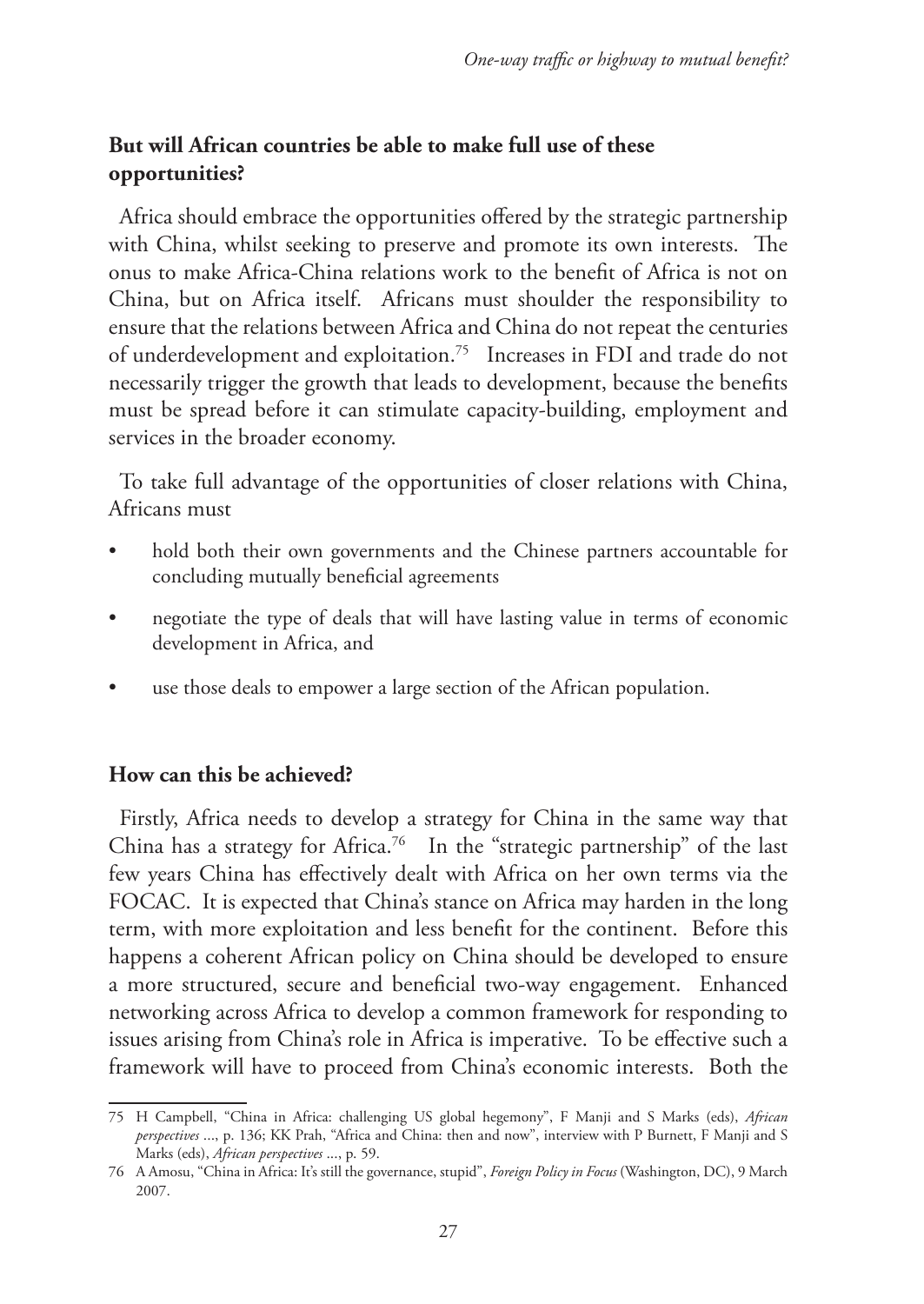African Union and NEPAD will play a role in developing an African strategy. Guidelines for Africa-China relations must be developed in order to

- define Africa's interests more coherently
- ensure that as much expertise as possible is brought to the negotiating table on the African side to bring Africa's negotiating capacity up to scratch, and
- ensure that bilateral economic relations between China and individual African countries do not work to the detriment of other African countries.

African governments are faced with the challenge of maintaining good relations with China without becoming economically and politically too dependent on her. An African monitoring body must be established to coordinate African needs and concerns and to check that these guidelines are being followed.

Secondly, the role of NGOs and of civil society in Africa-China relations must be expanded to counter the possible lack of accountability and transparency in inter-governmental transactions. Because of cultural divides and the structural weaknesses of the African Union an effective common African response at the governmental level is, according to Obiorah, unlikely in the foreseeable future. Therefore a common African response is more likely at the civil society level. Africa's civil society needs to investigate how best to respond to the challenges presented by China's engagement in Africa and find a balance between uncritical acceptance and rejectionism. A civil society forum inclusive of business, labour and consumer groups and bringing together non-governmental organisations from China and Africa should be instituted to monitor China-Africa cooperation. It would enhance people-to-people relations, exchange of ideas and the lobbying of the respective governments to address the social dimension of relations. Civil society should raise concerns about governance and human rights issues.<sup>77</sup>

China's deep penetration in Africa is an established fact. The Chinese are fast establishing themselves in all the strategic economic sectors across the continent, ranging from cheap quality low priced shops to gigantic mining, oil, and infrastructural projects. Africa has become a crucial part of China's growth strategy. Thus far Africa's extractive industries in a few countries have benefitted from the seemingly bottomless Chinese markets, whereas the light

<sup>77</sup> See N Obiorah, "Who's afraid of China in Africa? …", F Manji and S Marks (eds), *African perspectives* ..., pp. 49-54.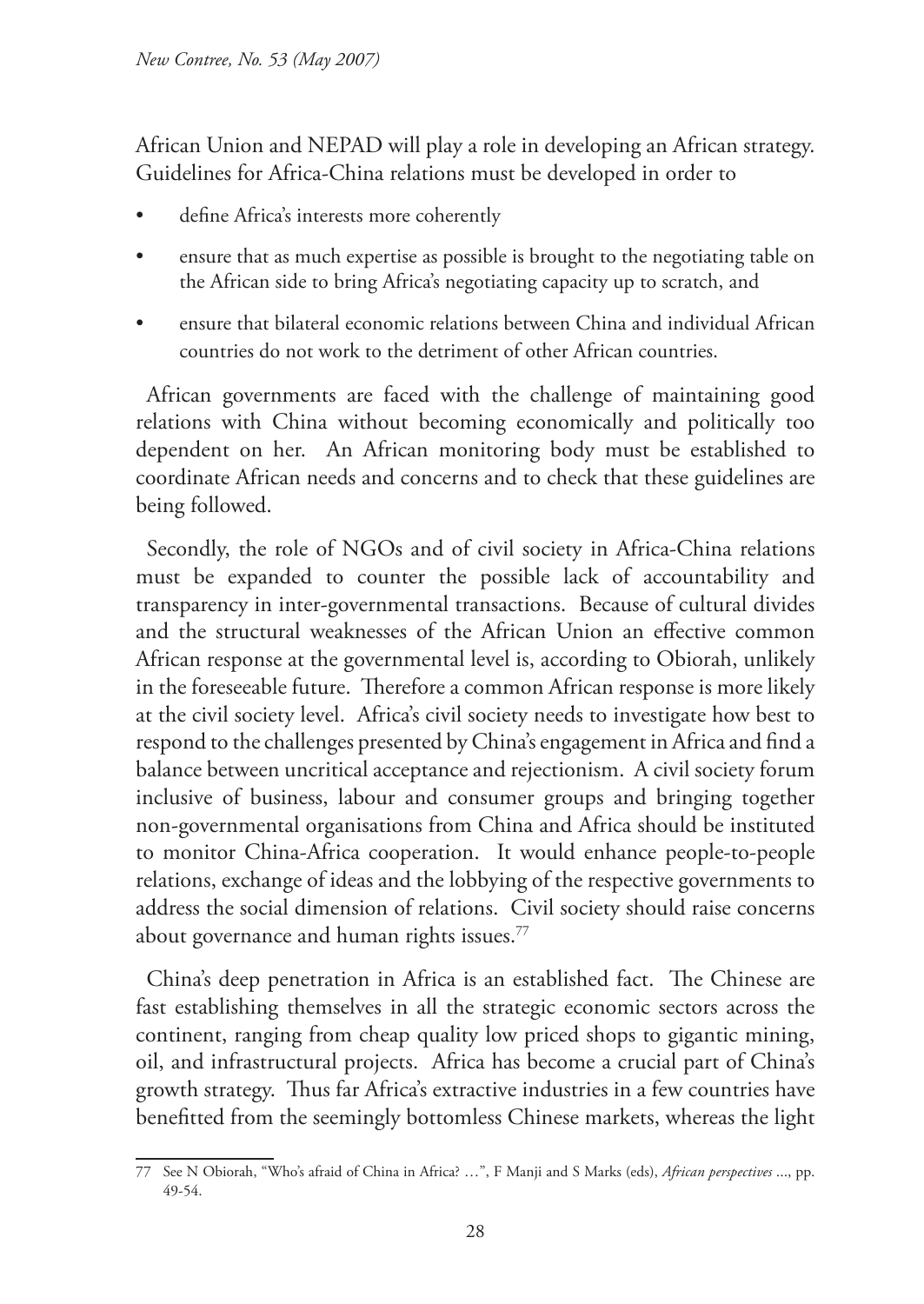industrial manufacturing sectors in other African countries are suffering from growing imports from China.

It is said that Africa currently finds itself at the crossroads between the hard power of the US, the soft power of Europe, and the allure of China (and to a lesser extent in the Asian context also India). Africa's dealings in the past with the US and Europe have not brought the economic take-off needed by the continent. Now the strategic partnership with China, so strongly pursued by the latter since 2006, creates new opportunities that did not exist before. Success for Africa in this venture, which holds both potential risks and potential advantages, is not automatically assured. It will take hard bargaining and hard work to achieve the required results that will make a real difference in the lives of ordinary Africans.